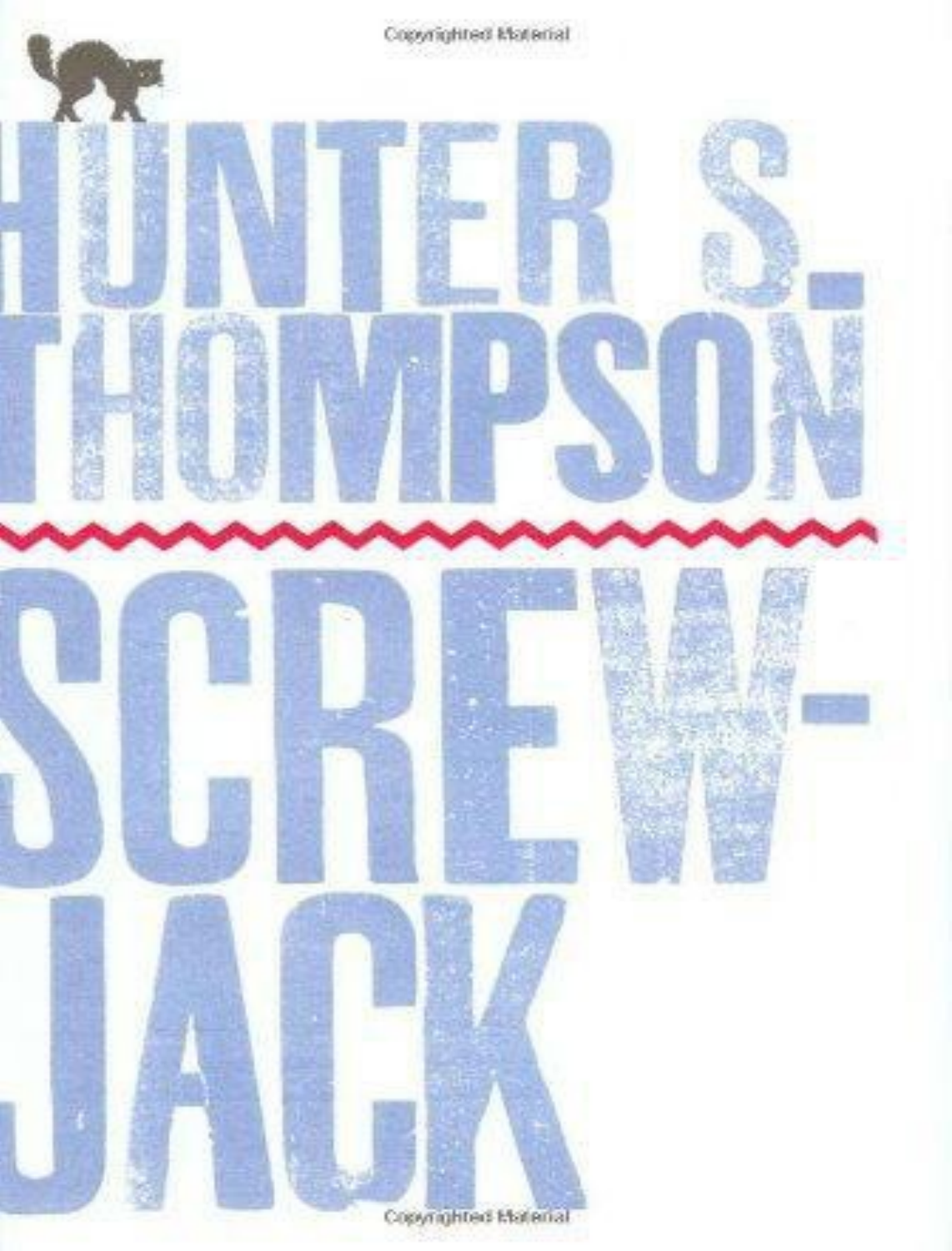### **Screwjack**

### **by Hunter S. Thompson**

### **eVersion 1.0 / See Notes at EOF**

### **Book Jacket:**

Hunter S. Thompson's legions of fans have waited a decade for this book. They will not be disappointed. His notorious *Screwjack* is as salacious, unsettling, and brutally lyrical as it has been rumored to be since the private printing in 1991 of three hundred fine collector's copies and twenty-six leather-bound presentation copies. Only the first of the three pieces included here -- Mescalito , published in Dr. Thompson's 1990 collection *Songs of the Doomed* - has been available to the public, making the trade edition of *Screwjack* a major publishing event.

We live in a jungle of pending disasters, Thompson warns in Mescalito , a chronicle of his first mescaline experience and what it sparked in him while he was alone in an L.A. hotel room in February 1969 -- including a bout of paranoia that would have made most people just scream no, once and for all. But for Thompson, along with the downside came a burst of creativity too powerful to ignore. The result is a poetic, perceptive, and wildly funny streamof-consciousness take on 1969 America as only Hunter S. Thompson could see it.

*Screwjack* just gets weirder with it's second offereing,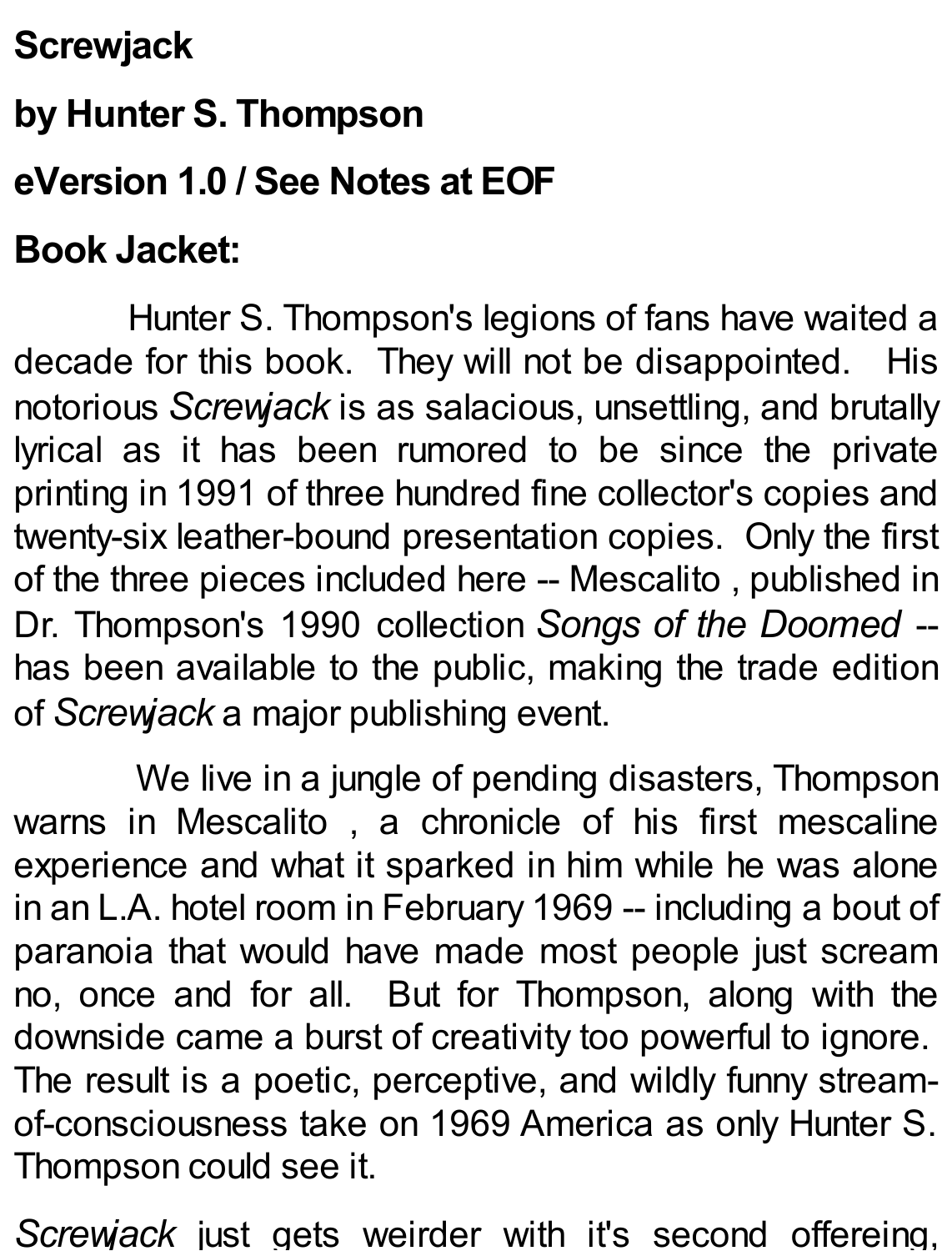*Screwjack* just gets weirder with it's second offereing, Death of a Poet . As Thompson describes this trailer-park confrontation with the dark side of a deservingly doomed friend: Whoops, I thought. Welcome to the night train.

The heart of the collection lies in its final, title piece, an unnaturally poignant love story. What makes the romantic tale Screwjack so touching, for all its queerness, is the aching meloncholy in its depiction of modern man's burden: that we are doomed. Mama has gone off to Real Estate School. . . and after that maybe even to Law School. We will never see her again.

Ostensibly written by Raoul Duke, Screwjack begins with an editor's note explaining of Thompson's alter ego that the first few lines contain no warning of the madness and fear and lust that came more and more to plague him and dominate his life. . . . I am guilty, Lord, Thompson writes, but I am also a lover -- and i am one of your best people, as you know; and yea tho I have walked in many strange shadows and acted crazy from time to time and even drooled on many High Priests, I have not been an embarrassment to you. . . .

Nor has Hunter S. Thompson been to American Literature. Quite the contrary: what the legendary Gonzo journalist proves with Screwjack is just how brilliant a prose stylist he really is, amid all the hilarity. As Thompson puts it in his introduction, the three stories here *build* like *Bolero* to a faster and wider climax that will drag the reader relentlessly *up* a hill, and then *drop* him off a cliff. . . . That is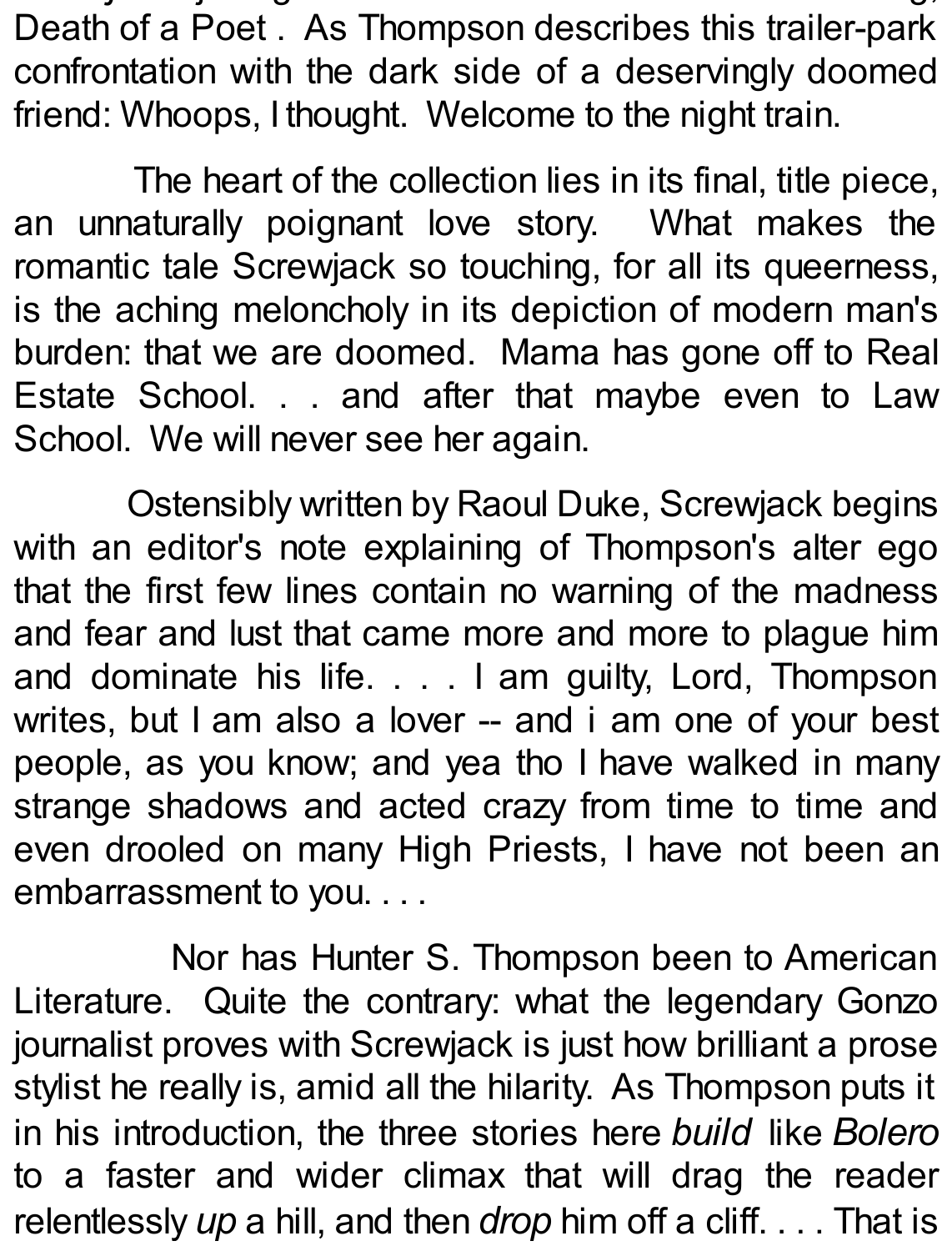the Desired Effect.

# **TO MONA**

*for making this outburst possible* SIMON SCHUSTER

## **Rockefeller Center**

1230 Avenue of the American

New York, NY10020

**This book is a work of fiction. Names, characters,**

**places, and incidents either are products of the**

**author's imagination or are used fictitiously. Any**

**resemblance to actual events or locales or persons,**

**living or dead, is entirely coincidental.**

Copyright © 1991 by Hunter S. Thompson

Copyright © 2000 by Gonzo International Corp.

**All rights reserved,**

**including the right of reproduction**

**in whole or in part in any form.**

Simon Schuster and Colophon are registered trademarks of Simon Schuster, Inc.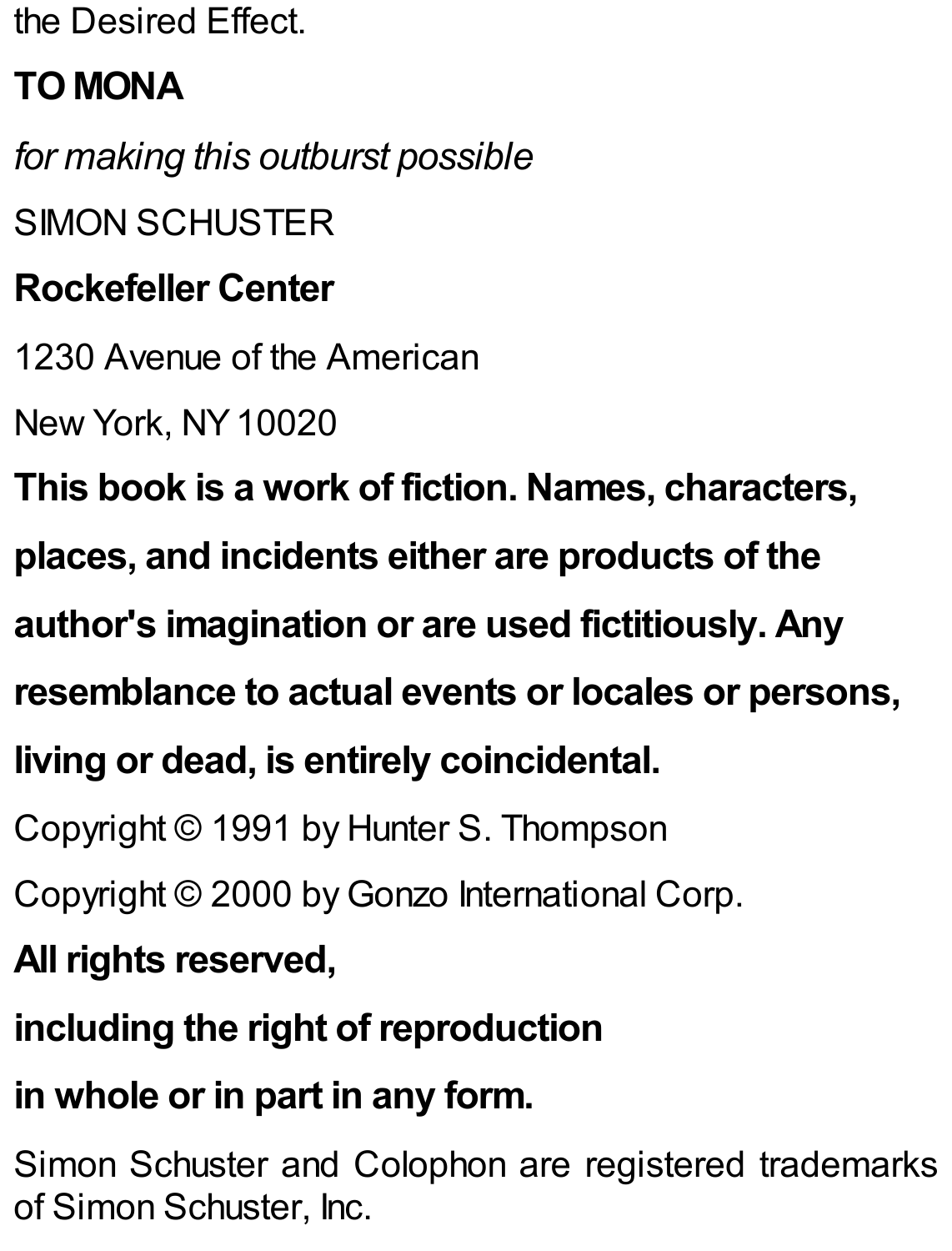Manufactured in the United States of America is available

ISBN 0-684-87321-4

### **MESCALITO**



February 16, 1969

Again in L.A., again at the Continental Hotel . . . full of pills and club sandwiches and Old Crow and now a fifth of Louis Martini Barbera, looking down from the eleventh floor balcony at a police ambulance screaming down toward the Whisky-a-Go-Go on the Strip, where I used to sit in the I afternoon with Lionel and talk with off-duty hookers . . . and while I was standing there, watching four flower children in bell-bottom I pants, two couples, hitch-hiking toward Hollywood proper, a mile or so up the road . . . they noticed me looking down and waved. I waved, and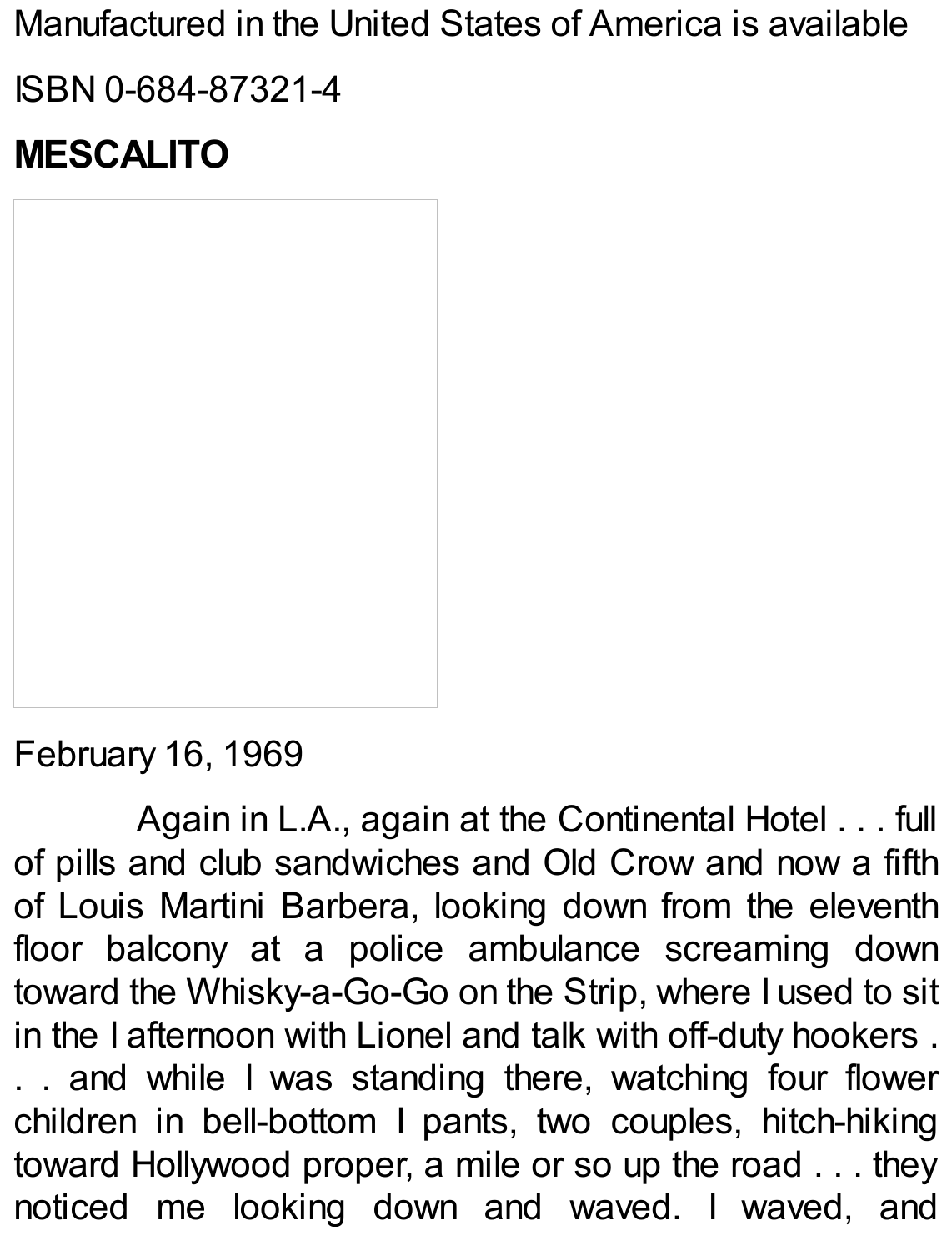moments later, after pointing me out to each I other, they hoisted the V signal -- and I returned that. And one of them yelled, What are you doing up there? And I said, I'm writing about all you freaks down there on the street. We talked back and forth for a while, not communicating much, and I felt like Hubert Humphrey looking down at Grant Park. Maybe if Humphrey had had a balcony in that twenty-fifthfloor Hilton suite he might have behaved differently. Looking out a window is not quite the same. A balcony puts you out in the dark, which is more neutral -- like walking out on a diving board. Anyway, Iwas struck by the distance between me and those street freaks; to them, I was just another fat cat, hanging off a balcony over the strip . . . and it reminded me of James Farmer on TV today, telling *Face the Nation* how he'd maintained his contacts with the Black Community, talking with fat jowls and a nervous hustler style, blundering along in the wake of George Herman's and Daniel Schorr's condescension . . . and then McGarr talking later, at the Luau, a Beverly Hills flesh pit, about how he could remember when Farmer was a radical and it scared him to see how far he'd drifted from the front lines . . . it scared him, he said, because he wondered if the same thing could happen to him . . . which gets back to my scene on the balcony -- Hubert Humphrey looking down at Grant Park on Tuesday night, when he still had options (then, moments later, the four flower children hailed a cab -- yes, cab, taxi -- and I walked down to the King's Cellar liquor store where the clerk looked at my Diners Club card and said, Aren't you the guy who did that *Hell's Angels* thing?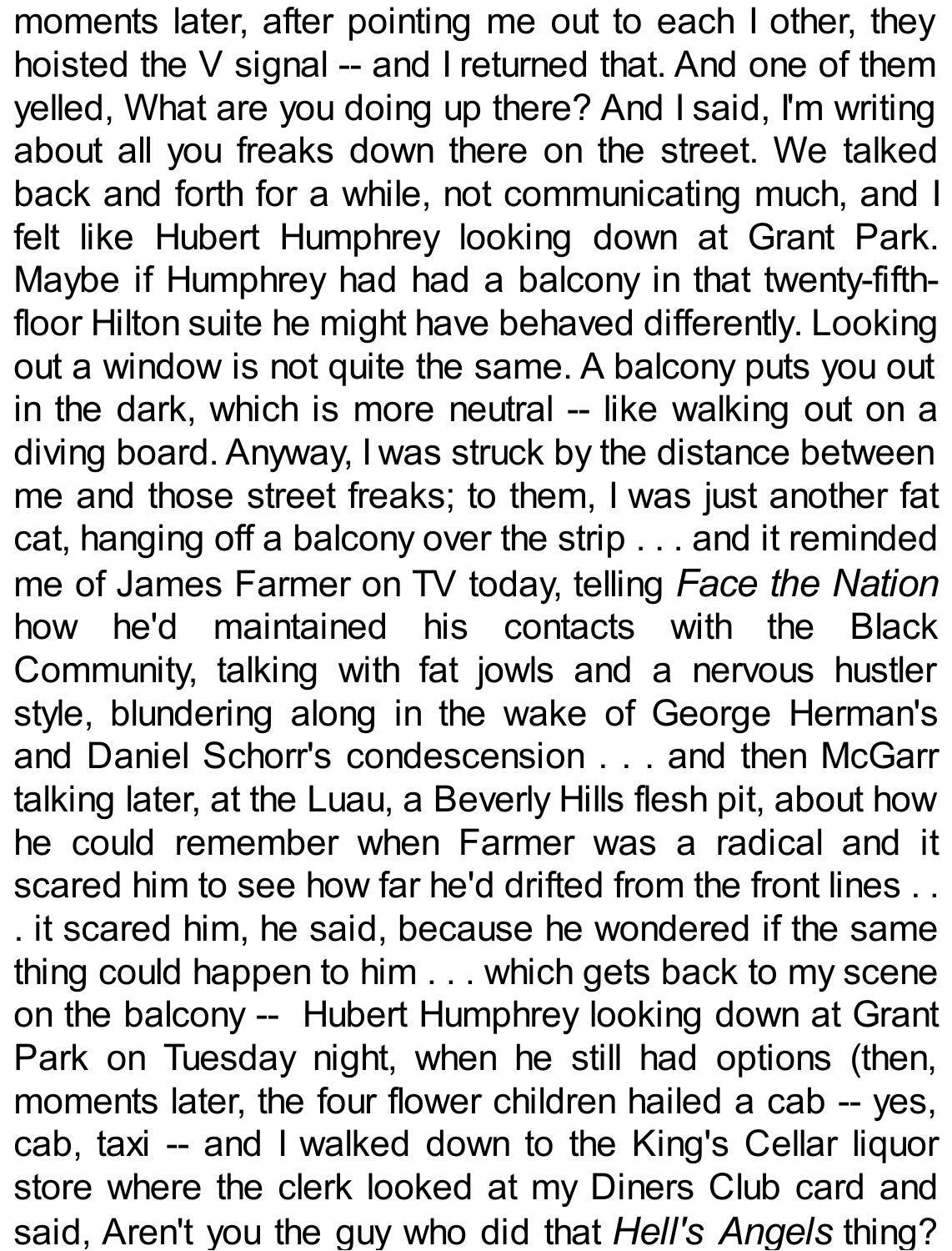And I felt redeemed. . . . Selah).

#### February 18

L.A. notes, again . . . one-thirty now and pill-fear grips the brain, staring down at this half-finished article . . . test pilots, after a week (no, three days) at Edwards AFB in the desert . . . but trying to mix writing and fucking around with old friends don't work no more, this maddening, timekilling late-work syndrome, never getting down to the real machine action until two or three at night, won't make it . . . especially half drunk full of pills and grass with deadlines past and people howling in New York . . . the pressure piles up like a hang-fire lightning ball in the brain. Tired and wiggy from no sleep or at least not enough. Living on pills, phone calls unmade, people unseen, pages unwritten, money unmade, pressure piling up all around to make some kind of breakthrough and get moving again. Get the gum off the rails, finish something, croak this awful habit of not ever getting to the end of anything.

And now the fire alarm goes off in the hall . . . terrible ringing of bells . . . but the hall is empty. Is the hotel on fire? Nobody answers the phone at the desk; the operator doesn't answer . . . the bell screams on. You read about hotel fires: 75 KILLED IN HOLOCAUST: LEAPING OFF BALCONIES (I am on the eleventh floor) . . . but apparently there is no fire. The operator finally answers and says a wire got crossed. But nobody else is in the hall; this happened in Washington too, at the Nixon gig. False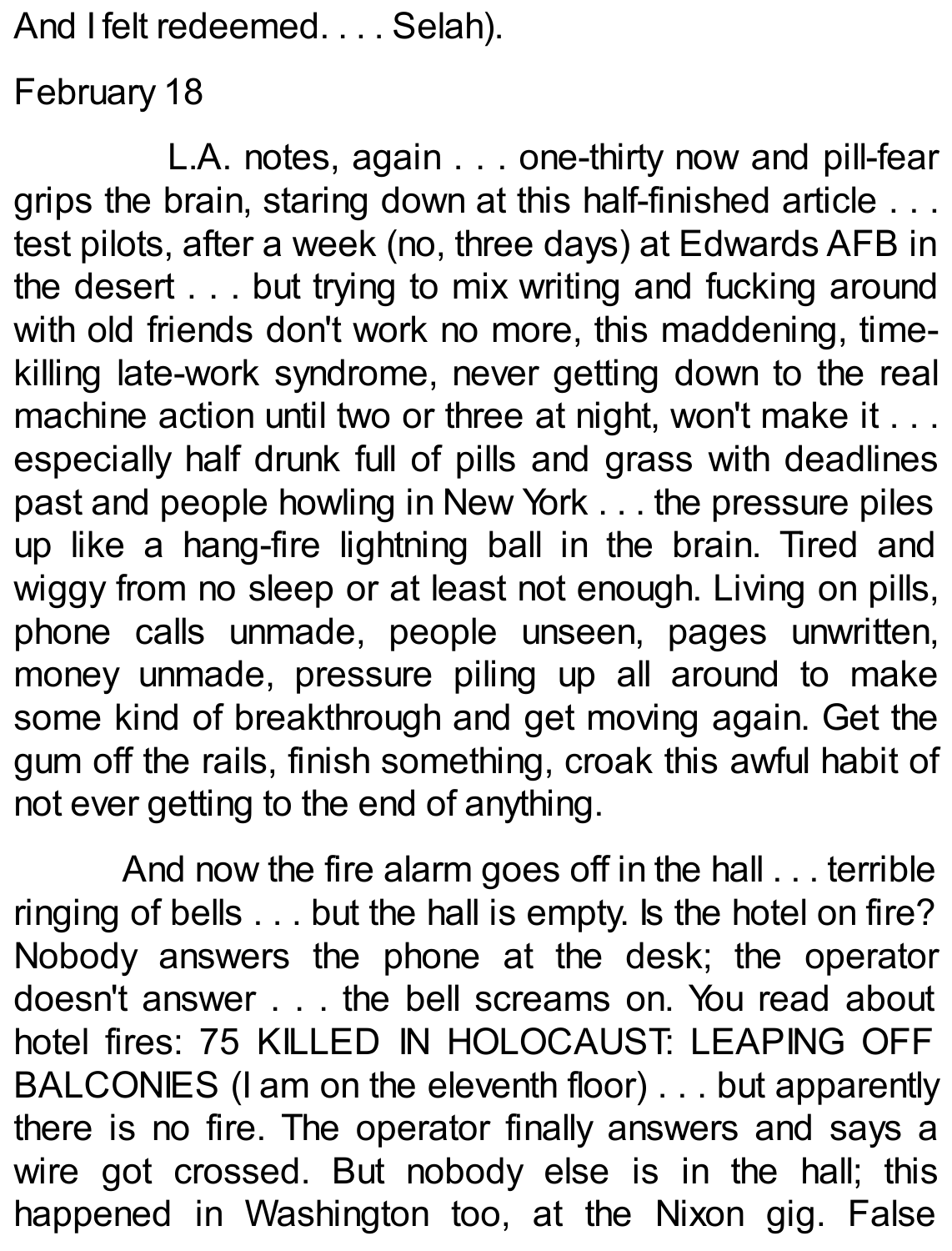alarms and a man screaming down the airshaft, Does anybody want to fuck? The foundations are crumbling.

Yesterday a dope freak tried to steal the Goodyear blimp and take it to Aspen for the Rock and Roll festival . . . carrying a guitar and a toothbrush and a transistor radio he said was a bomb. . . . Kept authorities at bay, said the L.A. *Times,* for more than an hour, claiming to be George Harrison of the Beatles. They took him to jail but couldn't figure out what to charge him with . . . so they put him in a loony bin.

Meanwhile the hills keep crumbling, dropping houses down on streets and highways. Yesterday they closed two lanes of the Pacific Coast Highway between Sunset and Topanga . . . passing the scene in McGarr's little British-Souvenir car on the way to Cover's house in Malibu . . . we looked up and saw two houses perched out in space, and dirt actually sliding down the cliff. It was only a matter of time, and no cure, no way to prevent these two houses from dropping on the highway. They keep undercutting the hills to make more house sites, and the hills keep falling. Fires burn the vegetation off in summer, rains make mudslides in the winter . . . massive erosion, fire and mud, with The Earthquake scheduled for April. Nobody seems to give a fuck.

Today I found marijuana seeds all over the rug in my room . . . leaning down to tie my shoes I focused low and suddenly the rug was alive with seeds. Reminds me of the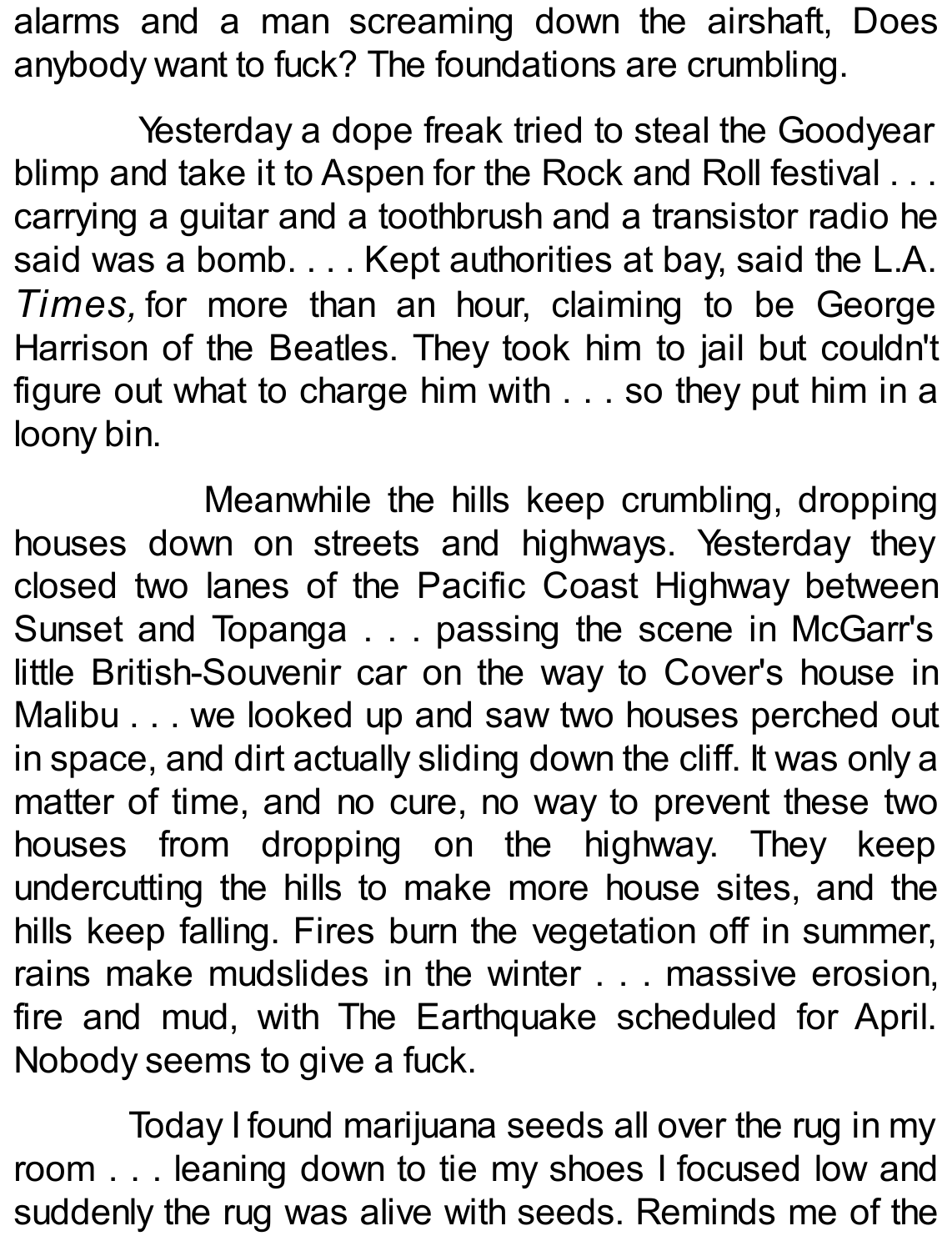time I littered a hotel room in Missoula, Montana, with crab lice . . . picking them off, one by one, and hurling them around the room. . . . I was checking out for Butte. And also the last time Iwas in this hotel I had a shoe full of grass, and John Wilcock's package . . . awful scene at the Canadian border in Toronto, carrying all that grass and unable to say where I lived when they asked me. . . . I thought the end had come, but they let me through.

And now, by total accident, I find Property of Fat City (necessary cop-out change self-preservation -- Oscar - looting) painted on the side of this borrowed typewriter. Is it stolen? God only knows . . . seeds on the rug and a hot typewriter on the desk, we live in a jungle of pending disasters, walking constantly across a minefield . . . will my plane crash tomorrow? What if I miss it? Will the next one crash? Will my house burn down? Cover's friend's house in Topanga burned yesterday, nothing saved except an original Cezanne. Where will it all end?

February 18-19

Getting toward dawn now, very foggy in the head . . . and no Dexedrine left. For the first time in at least five years I am out of my little energy bombs. Nothing in the bottle but five Ritalin tablets and a big spansule of mescaline and speed. I don't know the ratio of the mixture, or what kind of speed is in there with the mescaline. I have no idea what it will do to my head, my heart, or my body. But the Ritalin is useless at this point -- not strong enough -- so I'll have to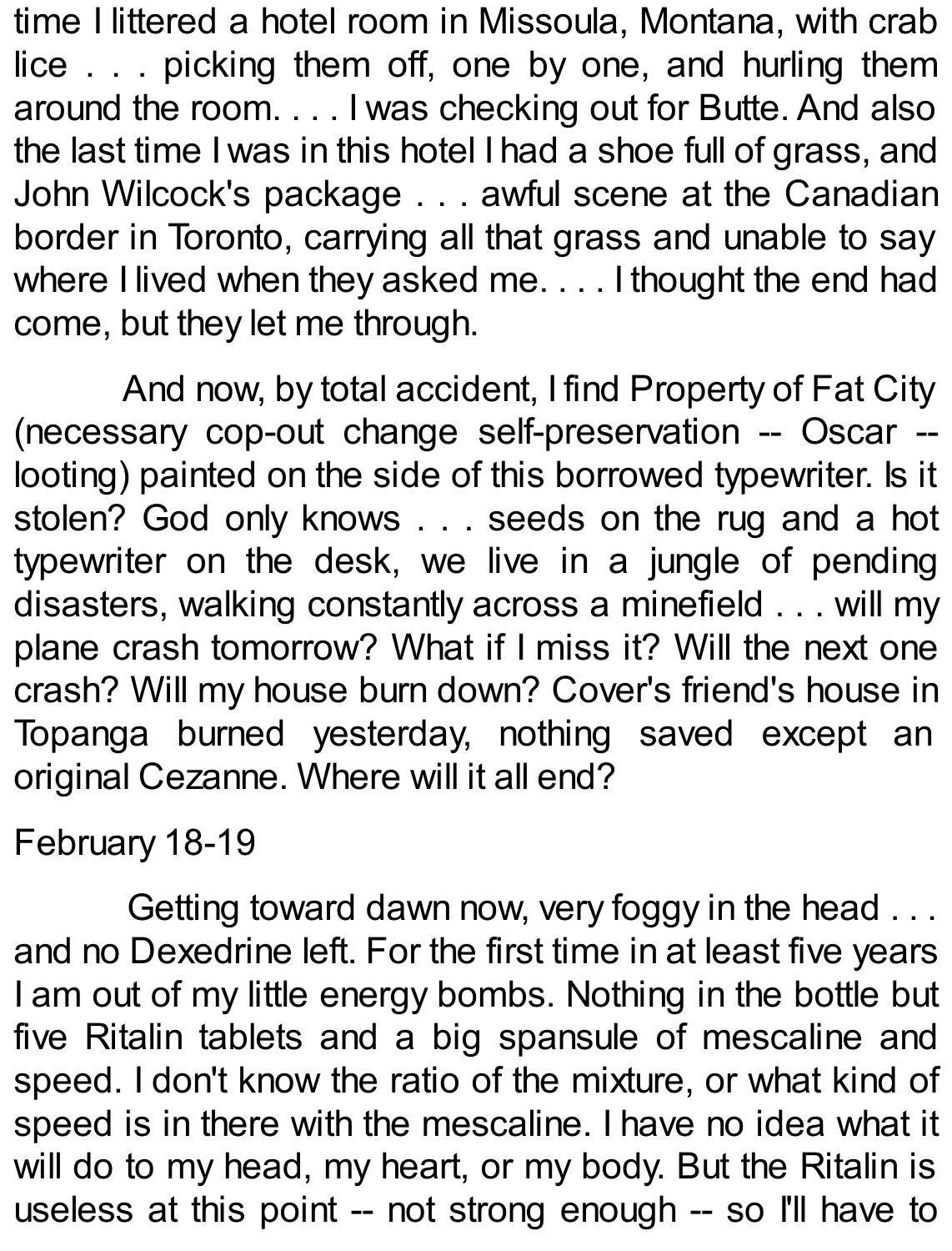risk the other. Oscar is coming by at ten, to take me out to the airport for the flight to Denver and Aspen . . . so if I sink into madness and weird hallucinations, at least he can get me checked out of the hotel. The plane ride itself might be another matter. How can a man know? (Well, I just swallowed the bugger . . . soon it will take hold; I have no idea what to expect, and in this dead-tired, run-down condition almost anything can happen. My resistance is gone, so any reaction will be extreme. I've never had mescaline.)

Meanwhile, outside on the Strip the zoo action never stops. For a while I watched four L.A. sheriffs beat up two teenagers, then handcuff them and haul them away. Terrible howls and screams floated up to my balcony. I'm sorry, sir . . . Oh God, please, I'm sorry. WHACK. One cop picked him up by the feet while he was hanging on to a hurricane fence; the other one kicked him loose, then kneeled on his back and whacked him on the head a few times. I was tempted to hurl a wine bottle down on the cops but refrained. Later, more noise . . . this time a dope freak, bopping along and singing at the top of his lungs -- some kind of medieval chant. Oblivious to everything, just bopping along the strip.

And remember that shooting scene in Alfie's . . . also the film opening with a man reeling into a plastic house, vomiting, cursing the news, picking up a pistol, and firing into the ceiling . . . driven mad by the news and the pressures of upward mobility . . . then, perhaps, to the Classic Cat on amateur night, his neighbor's wife . . . and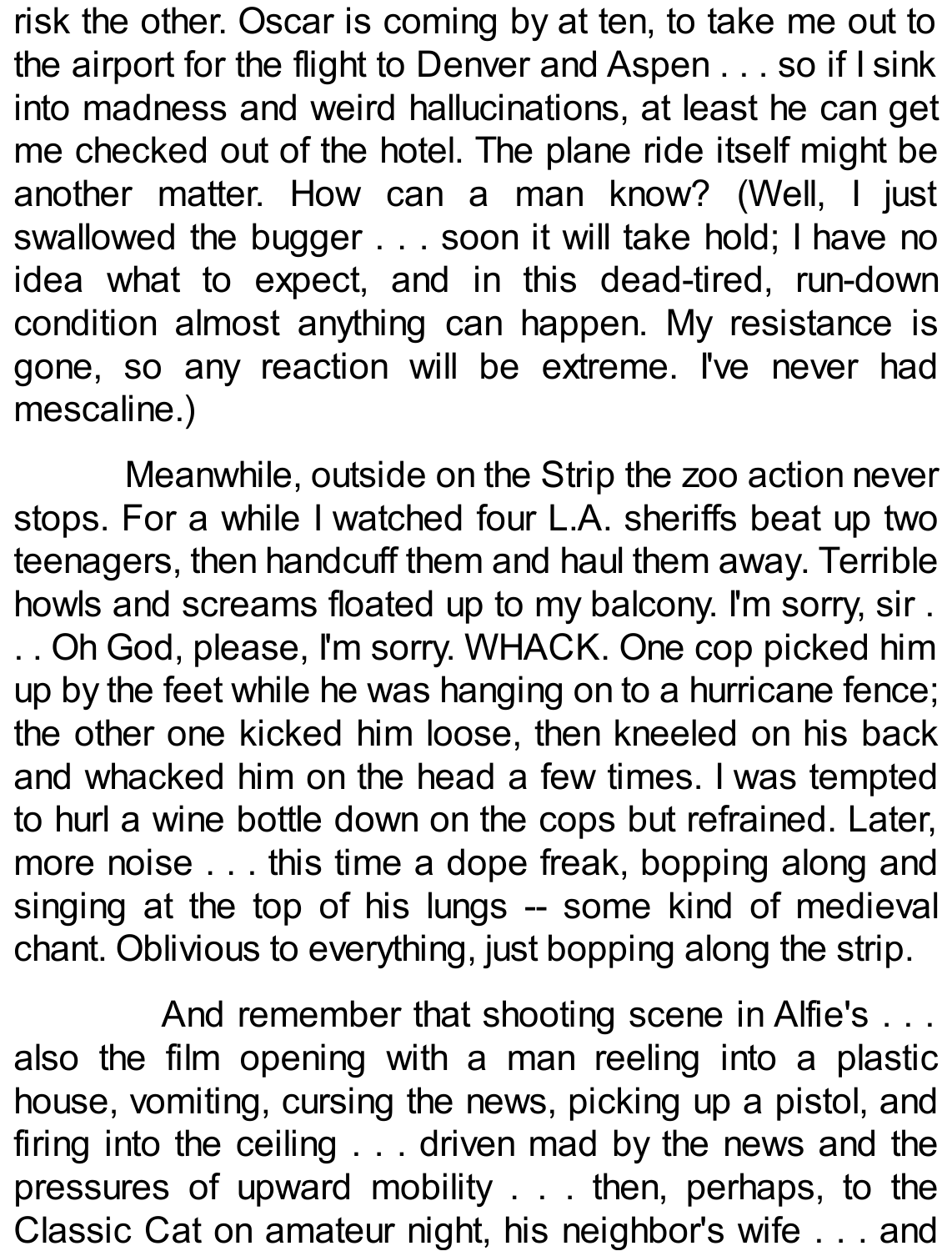from there to the shooting at Alfie's . . . yes, it begins to jell.

Jesus, 6:45 now and the pill has taken hold for real. The metal on the typewriter has turned from dull green to a sort of high-gloss blue, the keys sparkle, glitter with highlights. . . . I sort of levitated in the chair, hovering in front of the | typewriter, not sitting. Fantastic brightness on everything, polished and waxed with special lighting . . . and the physical end of the thing is like the first half-hour on acid, a sort of buzzing all over, a sense of being gripped by something, vibrating internally but with no outward sign or movement. I'm amazed that I can keep typing. I feel like both me and the typewriter have become weightless; it floats in front of me like a bright toy. Weird, I can still spell . . . but I had to think about that last one. . . . Weird. Christ, I wonder how much worse this is going to get. It's seven now, and I have to check out in an hour or so. If this is the beginning of an acid-style trip I might as well give up on the idea of flying anywhere. Taking off in an airplane right now would be an unbearable experience, it would blow the top right off my head. The physical sensations of lifting off the ground would be unbearable in this condition; I feel like I could step off the balcony right now and float gently down to the sidewalk. Yes, and getting worse, a muscle in my thigh is seized by spasms, quivering like something disembodied . . . . I can watch it, feel it, but not be connected. There is not much connection between my head and my body . . . but I can still type and very fast too, much faster than normal. Yes, the goddamn drug is definitely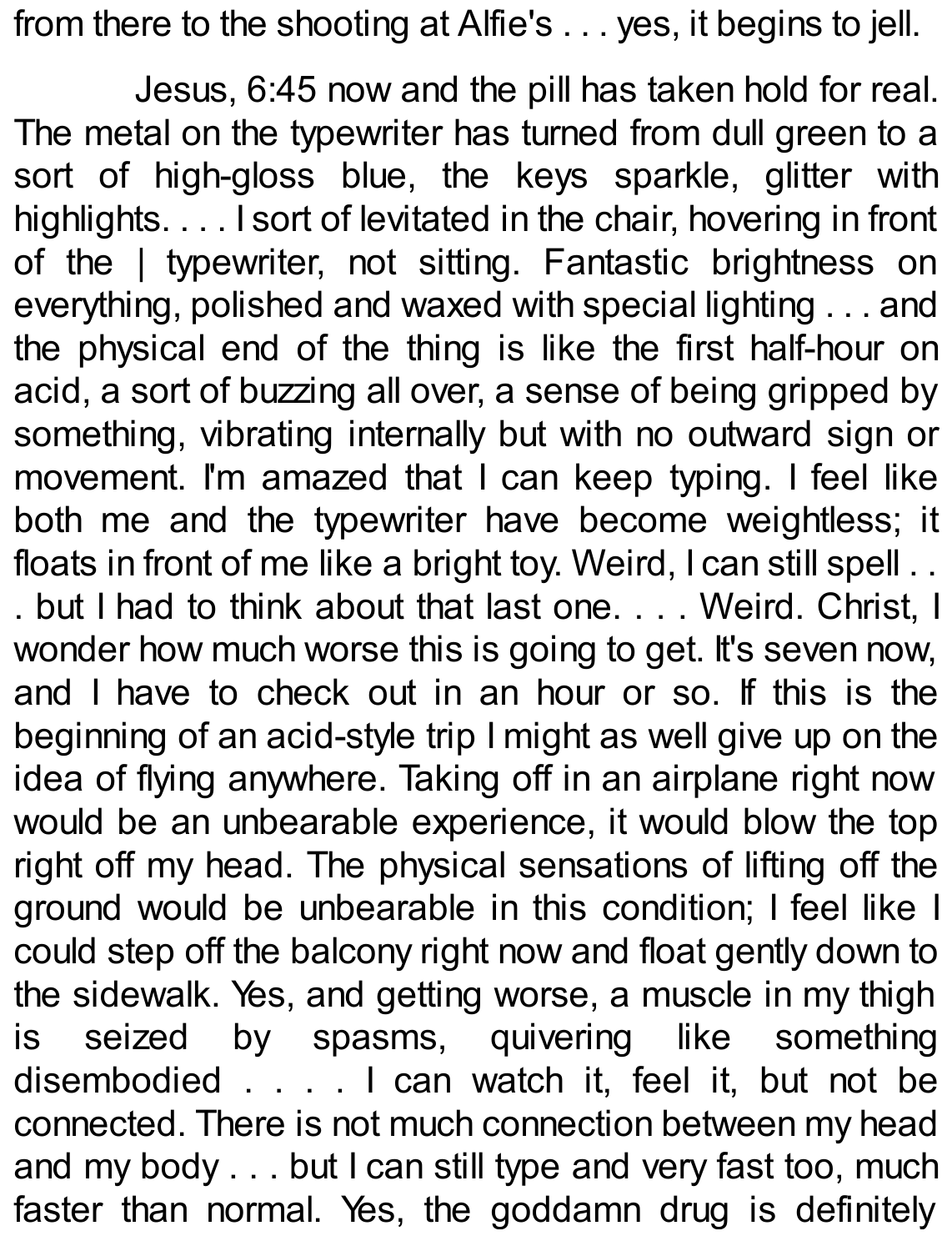taking hold, very much like acid, a sense of very pleasant physical paralysis (wow, that spelling) while the brain copes with something never coped with before. The brain is doing all the work right now, adjusting to this new stimulus like an old soldier ambushed and panicked for a moment, getting a grip but not in command, hanging on, waiting for a break but expecting something worse . . . and yes, it's coming on. I couldn't possibly get out of this chair right now, I couldn't walk, all I can do is type . . . it feels like the blood is racing through Ime, all around my body, at fantastic speeds. I don't feel any pumping, just a sense of increased flow. . . . Speed. Interior speed . . . and a buzzing without noise, high-speed vibrations and more brightness. The little red indicator that moves along with the ball on this typewriter now appears to be made of arterial blood. It throbs and jumps along like a living thing.

I feel like vomiting, but the pressure is too great. My feet are cold, hands cold, head in a vise . . . fantastic effort to lift the bottle of Budweiser and take a sip, I drink like breathing it in, feeling it all the way cold into my stomach . . . very thirsty, but only a half a beer left and too early to call for more. Christ, there's the catch. I am going to have to deal with all manner of complicated shit like packing, paying, all that shit any moment now. If the thing bites down much harder I might wig out and demand beer . . . stay away from the phone, watch the red arrow . . . this typewriter is keeping me on my rails, without it I'd be completely adrift and weird. Maybe I should call Oscar and get him down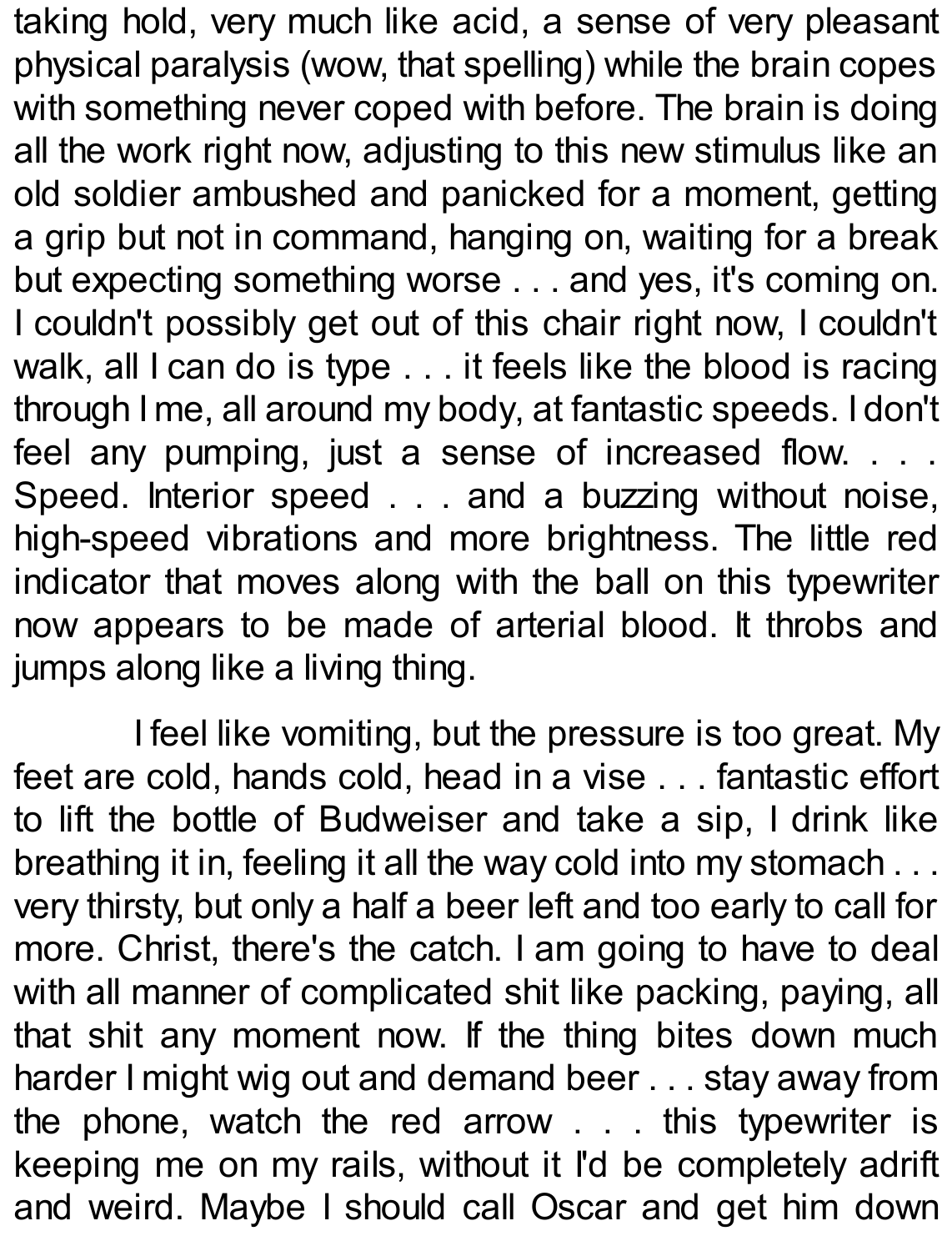here with some beer, to keep me away from that balcony. Ah shit, this is very weird, my legs are half frozen and a slow panic in my stomach, wondering how much stranger it will get . . . turn the radio on, focus on something but don't listen to the words, the vicious bullshit. . . . Jesus, the sun is coming up, the room is unbearably bright, then a cloud across the sun, I can see the cloud in the sudden loss of light in the room, now getting brighter as the cloud passes or moves . . . out there somewhere, much harder to type now, but it must be done, this is my handle, keep the brain tethered, hold it down. Any slippage now could be a landslide, losing the grip, falling or flipping around, Christ, can't blow my nose, can't find it but I can see it and my hand too, but they can't get together, ice in my nose, trembling with the radio on now, some kind of flute music, cold and fantastic vibration so fast I can't move . . . the ball just flipped back, a space capsule floating across the page, some kind of rotten phony soul music on the radio, Melvin Laird singing The Weight O yes we get wearahe, weeri, wearih? Some fuckawful accent. Hair-jelly music. Anthony Hatch in Jerusalem, great God, the stinking news is on, get rid of it, no mention of Nixon, too much for a tortured head. . . . Christ, what a beastly job to look for a new station on this radio dial, up and down the bright blue line and all these numbers, quick switch to FM, get rid of the fucking news, find something in a foreign language . . . the news is already on the TV screen, but I won't turn it on, won't even look at it. ... Nixon's face. . . . GODDAMN, I just called Oscar, fantastic effort to dial, and the fucking line is busy . .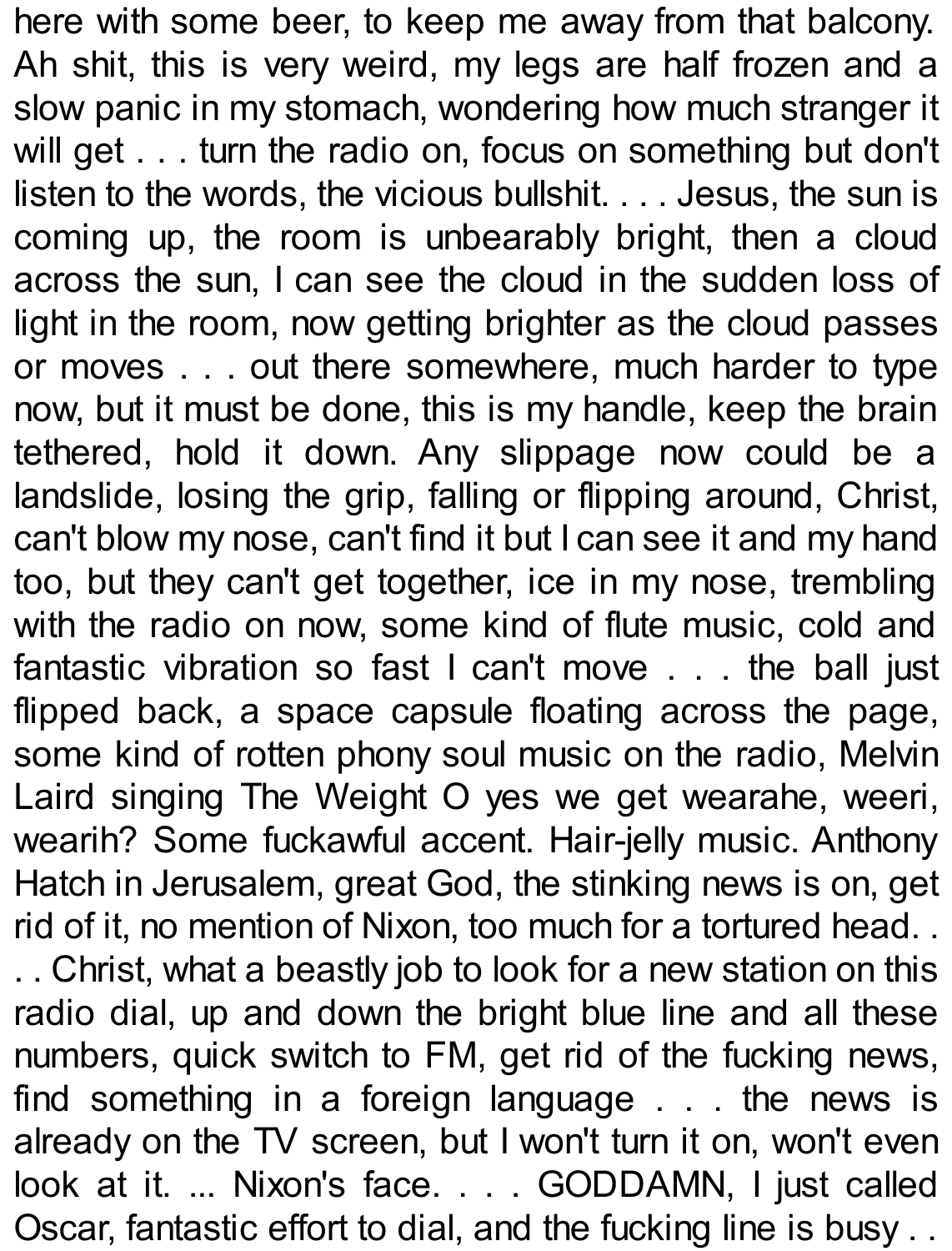. hang on now, no slippage, ignore this weird trembling . . . laugh, yes, that sense of humor, snag it down from somewhere, the skyhook. . . . Jesus, I have to lock that door, get the DO NOT DISTURB sign out before a maid blunders in. I can't stand it, and I just heard one out there, creeping along the hallway, jiggling doorknobs ... ho ho, yes, that famous smile . . . yes, I just got hold of Oscar . . . he's coming with some beer . . . that is the problem now, I can't start fucking around with the management, shouting for beer at this hour of dawn . . . disaster area that way, don't fuck with the management, not now in this wiggy condition . . . conserve this inch of beer until Oscar arrives with more, get a human buffer zone in here, something to hide behind . . . the fucking news is on again, on FM this time. Singer Sewing time is fifteen minutes until eight o'clock, Washington's Birthday sale we cannot tell a lie, our machines will sew you into a bag so fast you'll think you went blind . . . goddamn is there no human peaceful sound on the radio . . . yes, I had one for an instant, but now more ads and bullshit . . . now, right there, a violin sound, hold that, stay with it, focus on that violin sound, ride it out . . . ah, this beer won't last, the thirst will doom me to fucking with the management  $\ldots$  no, I have some ice left -- on the balcony -- but careful out there, don't look over the edge . . . go out backward, feel around for the paper ice bucket, seize it carefully between thumb and forefinger, then walk slowly back to this chair . . . try it now. . . . DONE, but my legs have turned to jelly, impossible to move around except like a rolling ball, don't bounce, get away from that phone,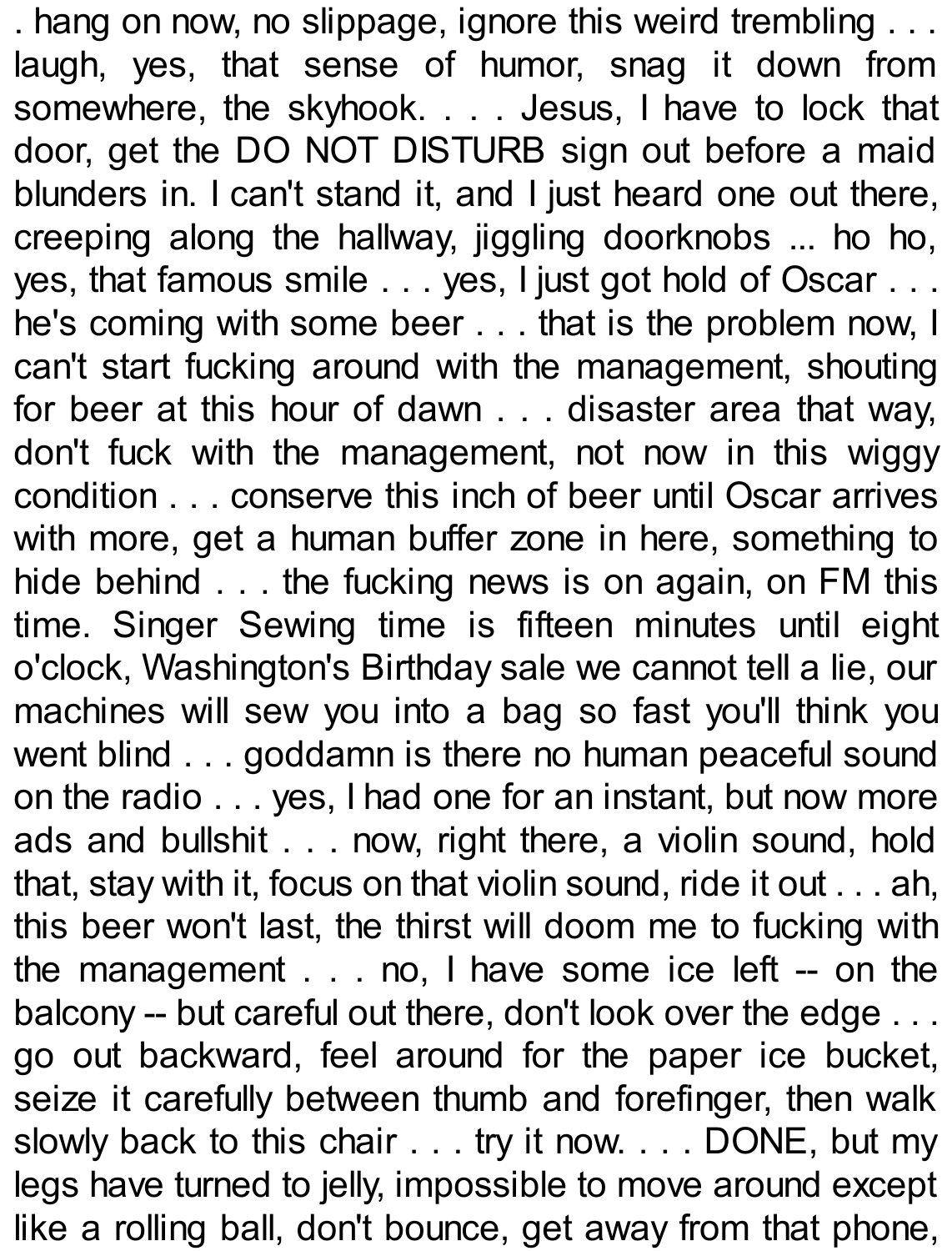keep typing, the grip, the handle. . . . Jesus, my hands are vibrating now, I don't see how they can type. The keys feel like huge plastic mounds, very mushy and that bright red arrow jumping along like a pill in one of those sing-along movie shorts, bouncing from word to word with the music. . . . Thank God for the *Sonata in F Major for Oboe and Guitar* by Charles Starkweather . . . no ads, listener sponsored radio, not even news . . . salvation has many faces, remind me to send a check to this station when I get well . . . KPFK? Sounds right. The beer crisis is building, I am down to saliva in this last brown bottle . . . goddamn, half my brain is already pondering how to get more beer, but it won't work . . . no way. No beer is available here. No way. ^Nao tern. Think about something else, thank God for this music; if I could get to the bathroom I'd like to get a towel and hang it over the face of this stinking TV set, the news is on there, I can smell it. My eyes feel bigger than grapefruits. Where are the sunglasses, I see them over there, creep across, that cloud is off the sun again, for real this time, incredible light in the room, white blaze on the walls, glittering typewriter keys . . . and down there under the balcony traffic moves steadily along the Sunset Strip in Hollywood, California, zip code unknown . . . we just came back from a tour of the Soviet Union and Denmark, careful now, don't stray into the news, keep it pure, yes, I hear a flute now, music starting again. What about cigarettes, another problem area . . . and I hear that wily old charwoman sucking on the doorknob again, goddamn her sneaky ass what does she want? I have no money. If she comes in here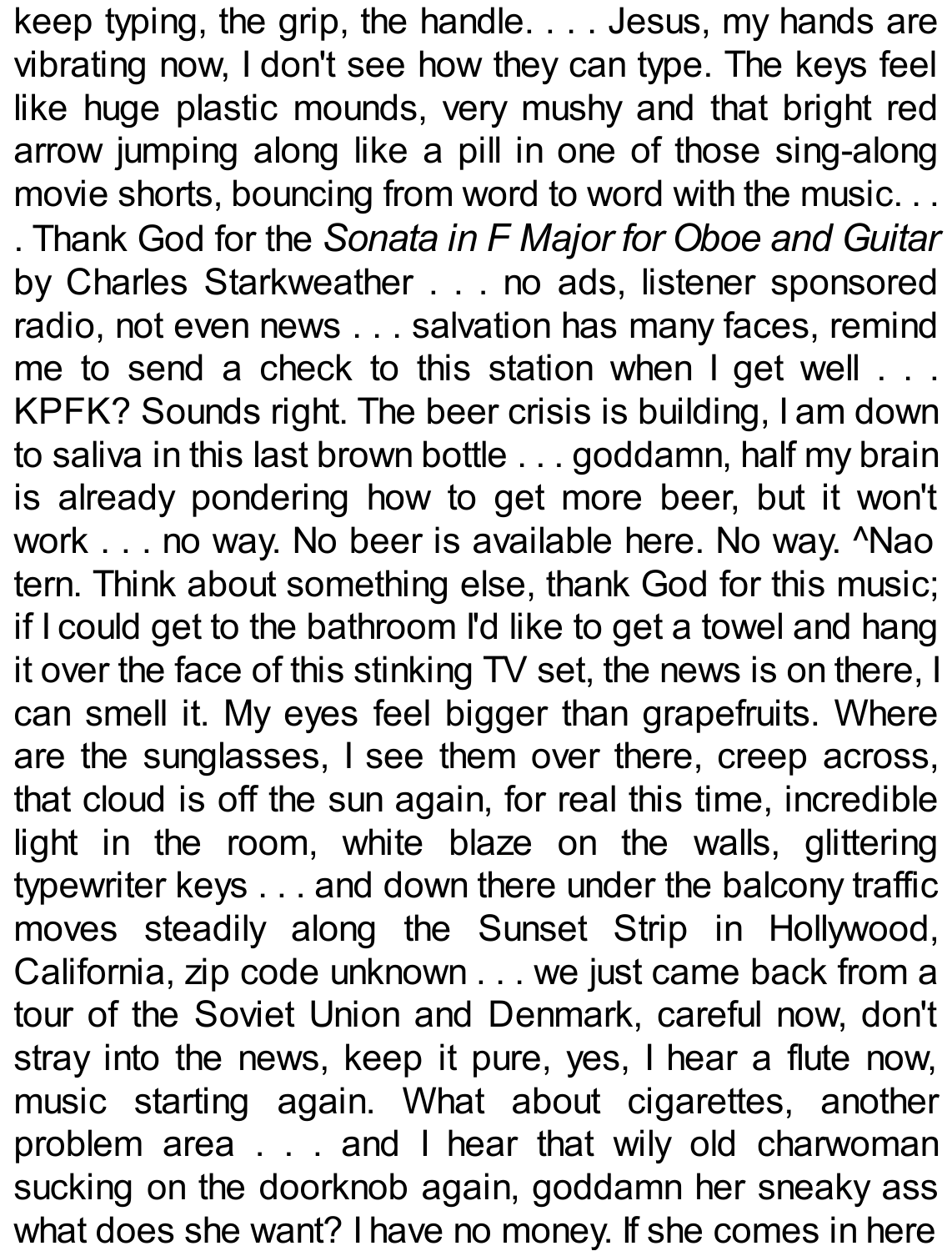the rest of her days will be spent in a fear-coma. I am not in the mood to fuck around with charwomen, keep them out of here, they prowl this hotel like crippled wolves . . . smile again, yes, gain a step, tighten the grip, ho ho. . . . When will this thing peak? It seems to be boring deeper. I know it can't be worse than acid, but that's what it feels like now. I have to catch a plane in two hours. Can it be done? Jesus, I couldn't fly now. . . . I couldn't walk to the plane . . . oh Jesus, the crunch is on, my throat and mouth are like hot gravel and even the saliva is gone . . . can I get to the bottle of Old Crow and mix it up with the remains of these ice fragments . . . a cool drink for the freak? Give the gentleman something cool, dear, can't you see he's wired his brain to the water pump and his ears to the generator . . . stand back, those sparks! Back off, maybe he's too far gone . . . coil a snake around him . . . get that drink, boy, you are slipping, we need CONCENTRATION . . . yes, the music, some kind of German flower song. Martin Bormann sings WHITE RABBIT . . . ambushed in the jungle by a legion of naked gooks . . . whiskey uber alles, get that drink, get up, move.

DONE . . . but my knees are locked and my head is about twenty feet higher than my feet . . . in this room with an eight-foot roof, making travel very difficult. The light again, get those sunglasses, unlock the knees and creep over there . . . not far . . . yes, I'm wearing the glasses now, but the glare is still all around. Getting out of this hotel and catching this plane is going to be weird. . . . I see not much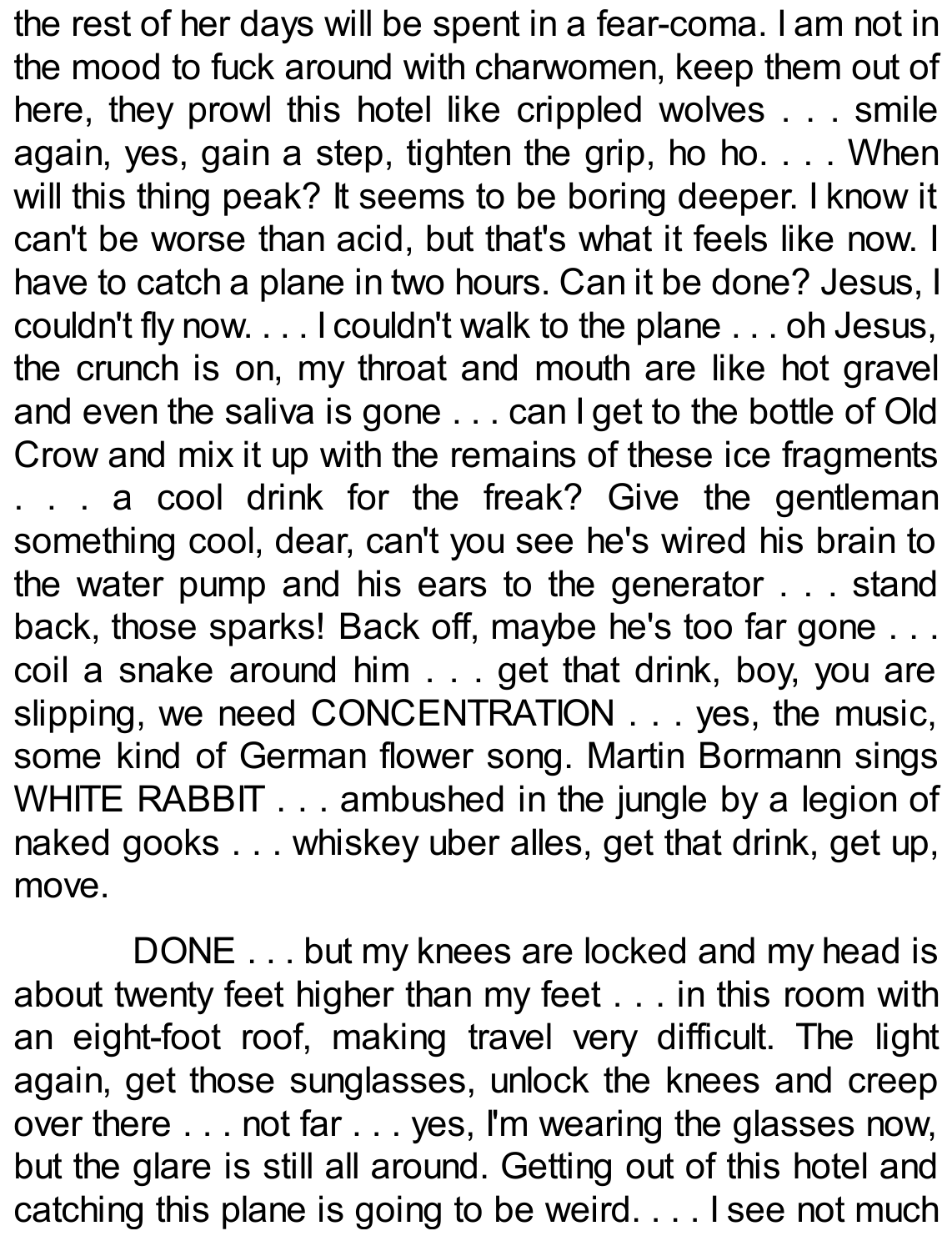hope, but that's not the way to think. . . . I have managed to do everything else I've had to do so far. Twenty-three minutes past eight on this ^brauvsaving station, I hear echoes of the news, leaking out the back of the TV set. . . . Nixon has ordered the Condor Legion into Berkeley . . . smile . . . relax a bit, sip that drink. Bagpipes now on the radio, but it's really violins . . . they're fucking around with these instruments, sounds like a tractor in the hall, the charwomen are going to cave my door in with a fucking webbed vehicle, a crane in the hall, snapping doors off their hinges like so many cobwebs . . . creaking and clanking along, this hotel has gone all to hell since the chain took it over, no more grapefruit in the light sockets, the lamp sockets . . . put some lampblack on these walls, take off the glare. We need more hair on these walls, and crab lice in the rug to give it life. There are marijuana seeds in this rug, the place is full of them. The rug crackles like popcorn when I walk, who planted these seeds in this rug, and why aren't they watered? Now . . . yes . . . there is a project, tend the crops, soak this rug like a drenching rain, some kind of tropical downpour . . . good for the crops, keep the ground damp and prune the leaves every other day. Be careful about renting the room, special people, nature freaks, tillers of the soil . . . let them in, but for Christ's sake keep the charwomen out. They don't like things growing in the rug, most of them seem like third-generation Finns, old muscles turned to lard and hanging like wasps nests....

Wasps nests? Slipping again, beware, Oscar just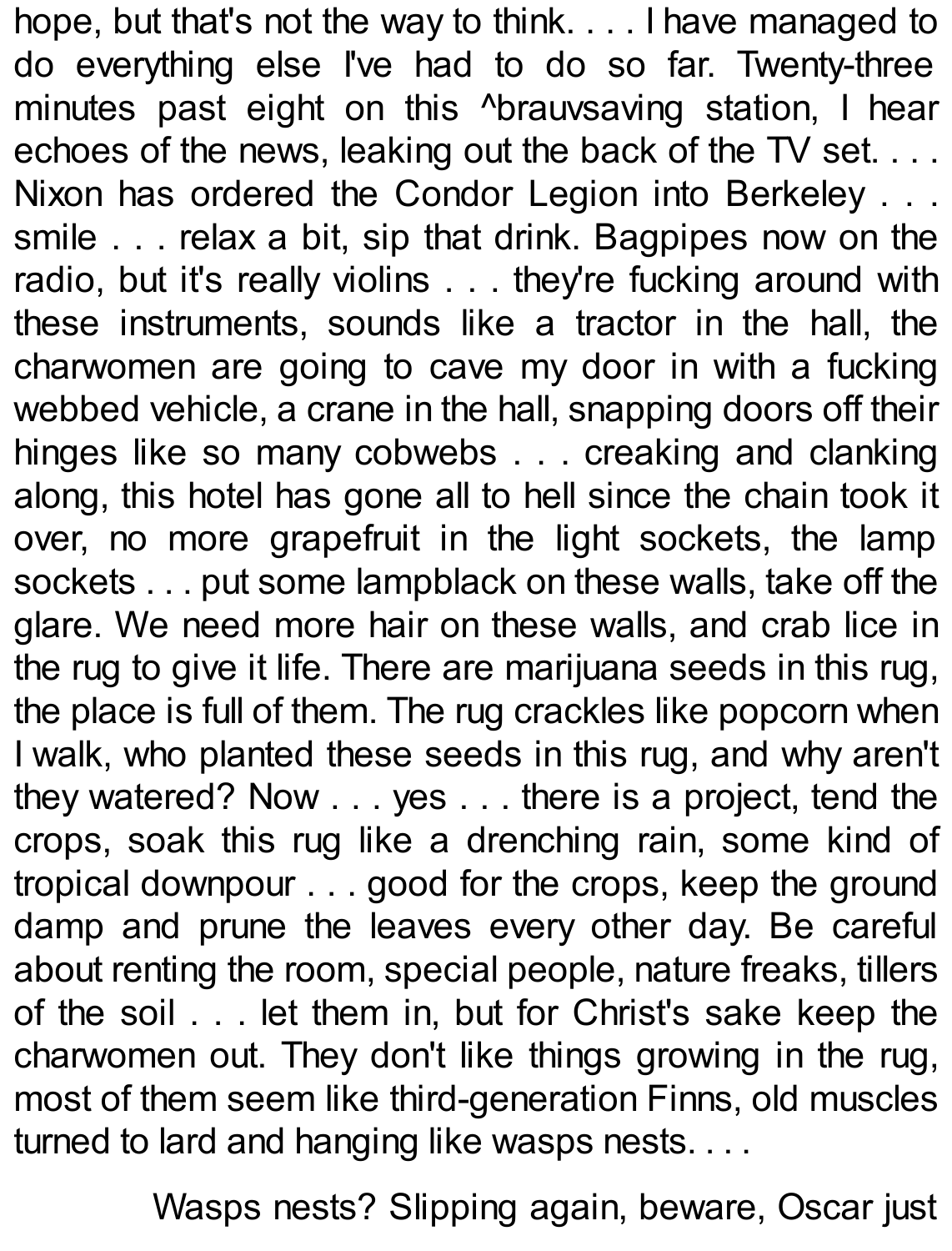came in, bringing beer. I seem to have leveled out, like after the first rush of acid. If this is as deep as it's going to bore I think we can make that plane, but I dread it. Getting in a steel tube and shot across the sky, strapped down . . . yes, I sense a peak, just now, a hint of letdown, but still vibrating and hovering around with the typewriter. The cloud is over the sun again, or maybe it's smog . . . but the glare is gone from the walls, no highlights on the buildings down below, no sparkle on the rooftops, no water, just gray air. I see a concrete mixer moving, red and gray, down on that other street a long way off. It looks like a Matchbox toy; they sell them in airports. Get one for Juan. I think we will catch that plane. Someday when things are right and like they should be we can do all this again by putting a quarter in the Holiday Inn vibrator bed and taking a special madness pill . . . but wait, hold over there, we can do *that* now. We can do almost anything now . . . and why not?

\* \* \*

Xerox copy with author's notes of yesterday's program for today's Continental Airlines tape concert - private earphones for all passengers and six-channel selector dials, along with individual volume controls, built into each seat. The program being twenty-four hours old plays hell with a head full of cactus madness -- like watching an NFL football game with an AFL roster.

\* \* \*

11:32 -- hovering again. Weightless -- weird -- L.A.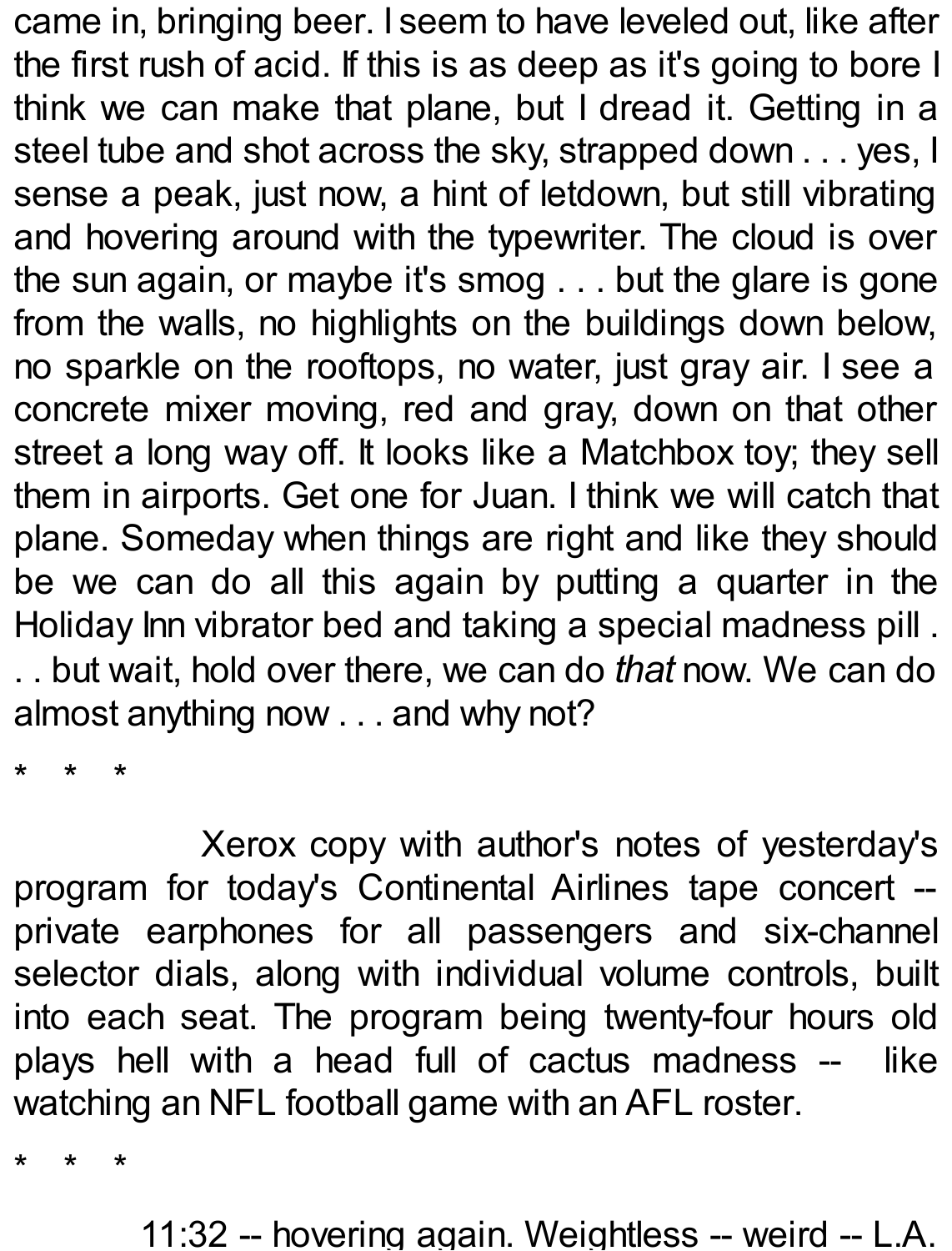11:32 -- hovering again. Weightless -- weird -- L.A. down below -- earphones and knobs -- switching around Jesus, Leon Blum -- the Canadian Legion Haile Selassie speech.

\* \* \*

Cheap rental cars at the airport -- seize Batrollers and zang up to Big Sur -- have Michael Murphy arrested for restraint of trade, killing the last true hillbilly-music cabal on the West Coast. Who can blame me for whipping on that paraplegic in the baths? Anyone would have done it -- Selah.

\* \* \*

Who are these pigs -- as a validated addict I demand to be left alone -- drink the eucalyptus oil -- with dials and knobs still high as a freak male locked into the vibrations of the jet engines -- get a bag of acid and a credit card for airlines -- evaluate the pitch, roll and yaw - no sense of movement in this plane -- just humming -- the phones -- acid-style high tingling and strange, intense vibrations. Get that dead animal off the seat -- put it under - where is the drink? These pigs are taking us for a ride -put it on the card. Strange feedback echoes on the headset, Gabriel Heatter screaming in the background - telephone conversations -- fantastic people talking. This is yesterday's program -- new songs today. A dingbat across the aisle and Kitty Wells on the headphones. This channel is ^hag-ridden with echoes -- telephone conversations. See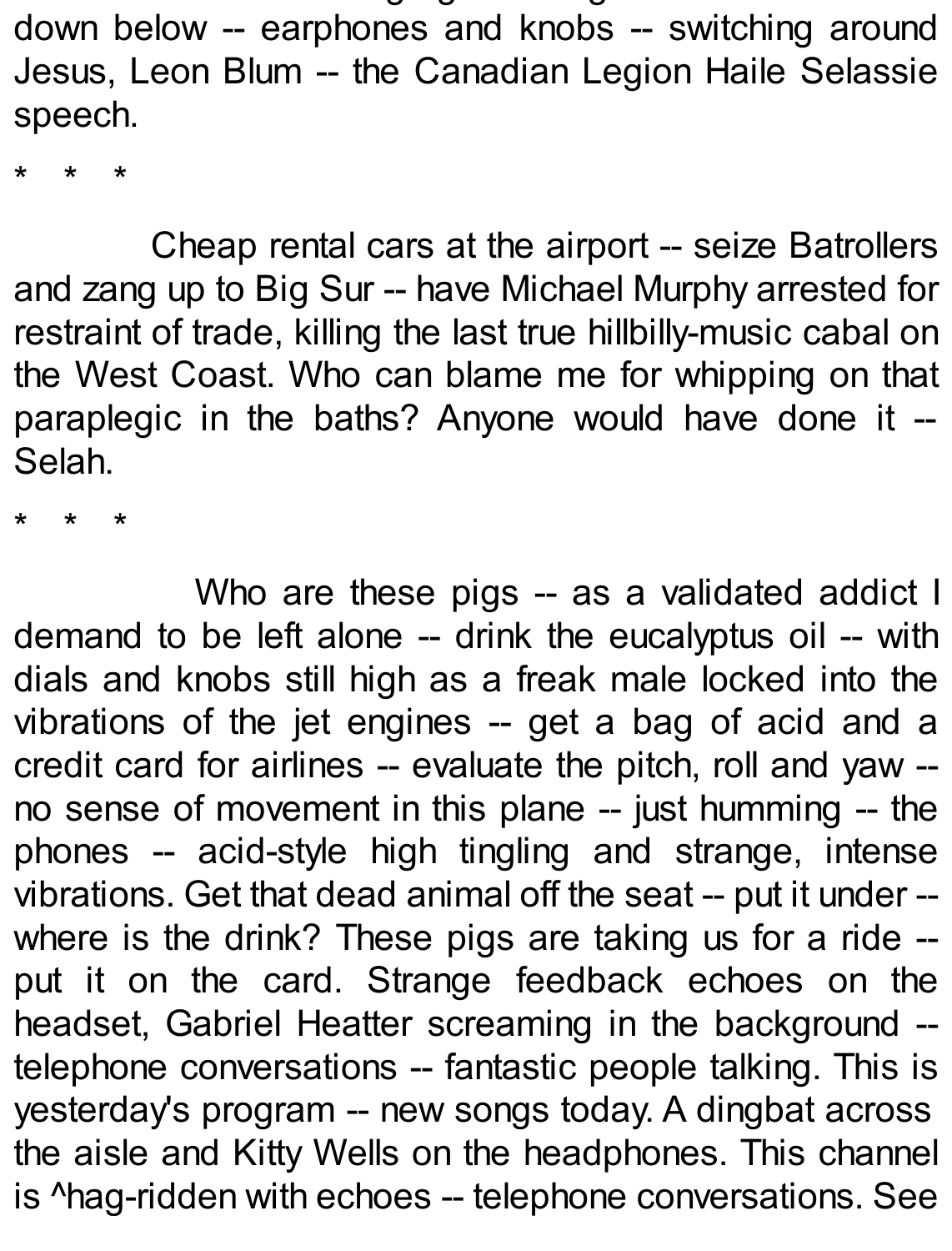no wings on this plane -- good God the lock on my whiskey bag is frozen -- a lifting body, tends to destroy itself, very wormy. I seem to be getting higher. (12:15) Warn the pilot -this plane feels very wormy at this altitude. An ominous sense of yaw . . . sliding off edge -- fire in the ashtray. Weird things in this channel.

\* \* \*

Further notes in the Denver airport -- coming down but can't relax, looking for a plane ride to Aspen with all legitimate flights canceled due to snowstorm -- if not to Aspen, then back to L.A.  $-$  last chance to get straight  $$ final effort -- and half wanting the abyss. One of you pigs will find me a plane -- sweating obscenely, hair plastered down and dripping from the cheekbones -- the drug is gone now, no more zang, failing energy, disconnected thoughts -- the Goodyear blimp as a last resort but no driving. Beware of (unreadable) hawks in the company of straight people -- get that charter, leaving in five minutes -- fiery stomach, running through the airport screaming for Bromo-Seltzer -- coming down again in the Denver airport. Now, sitting in the copilot's seat of an Aero Commander -- weirdness feeds on itself -- with a wheel in my lap and pedals on the floor at my feet -- forty-one round dials in front of me, blinking lights, jabbering radio noise -- smoking, waiting for the oxygen -sick, feeling deranged -- two Ritalins don't help much -sliding -- no hope of pulling out -- air bubbles in the brain -open this window beside me, a rush of air and crisis sounds from the others. Smelling of booze in this tiny cabin,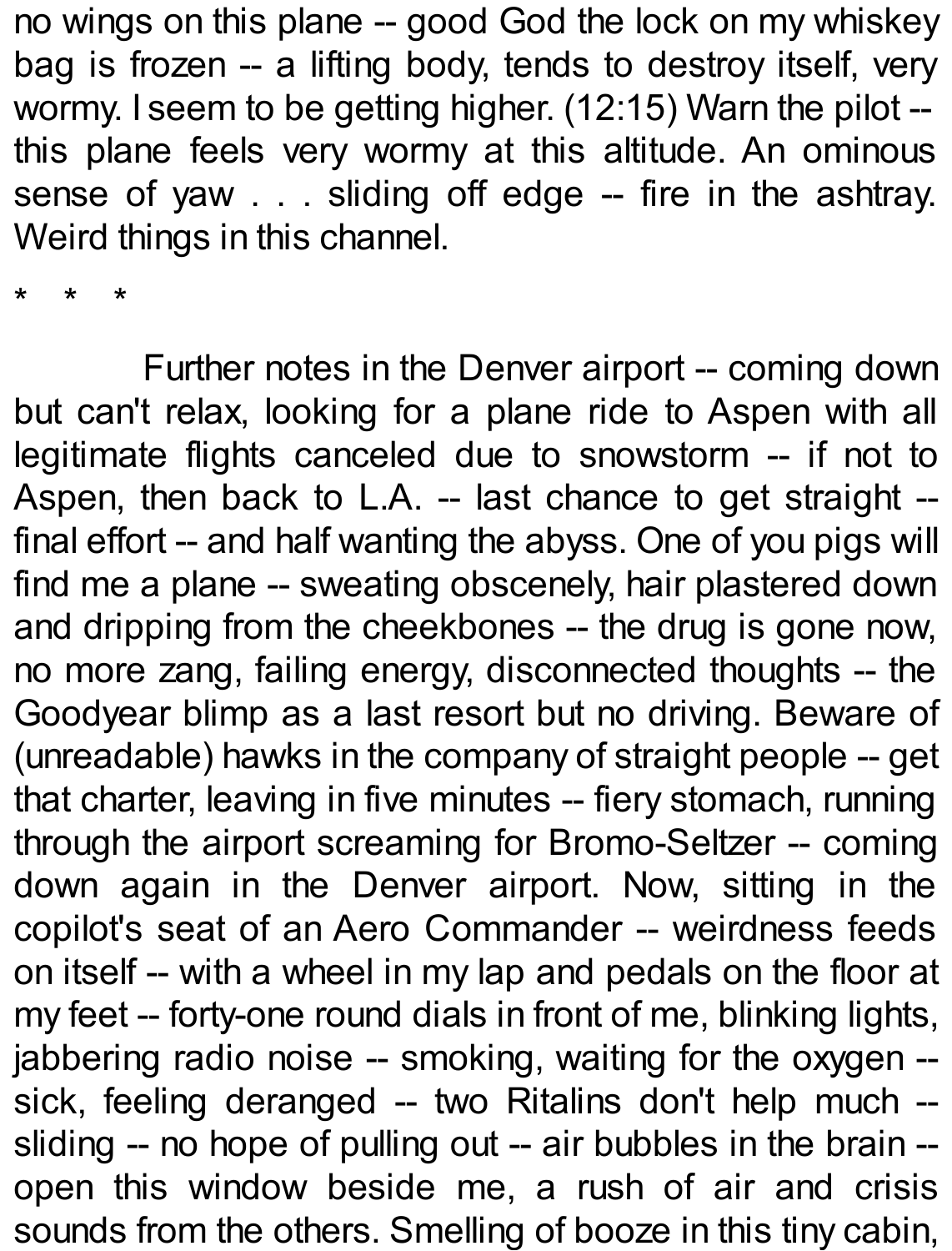nobody speaks -- fear and loathing, dizzy, flying and bouncing through clouds. No more hole-cards, drained. Back to L.A., rather than Grand Junction -- why go there? Chaos in the Denver airport -- soaking sweats and all flights canceled -- charwomen working -- lying swine at the counters -- here boy, rent this car. Sorry, as a certified addict I cannot drive on snow -- Imust fly!

LOS ANGELES, 1969

## **Death of a Poet**

*In the coffin of ice, I sleep naked In the tunnel of fire, I drink*

-F. X. Leach

It was dark when we dropped into Green Bay, and the airport was deadly calm. The whole town was in shock from the disastrous beating inflicted that day on the hometown Packers by the Kansas City Chiefs. . . . Their confidence was broken; the Magic Man had failed, Mighty Casey had struck out.

The girl at the Avis counter was weeping uncontrollably in her booth as I approached. My heart was filled with joy, but I couldn't get through to her. She had lost her will to live. Take any car you want, she said. I don't care anymore: It's over. I'm moving to Milwaukee on Monday.

Who cares? I said. Give me some goddamn keys.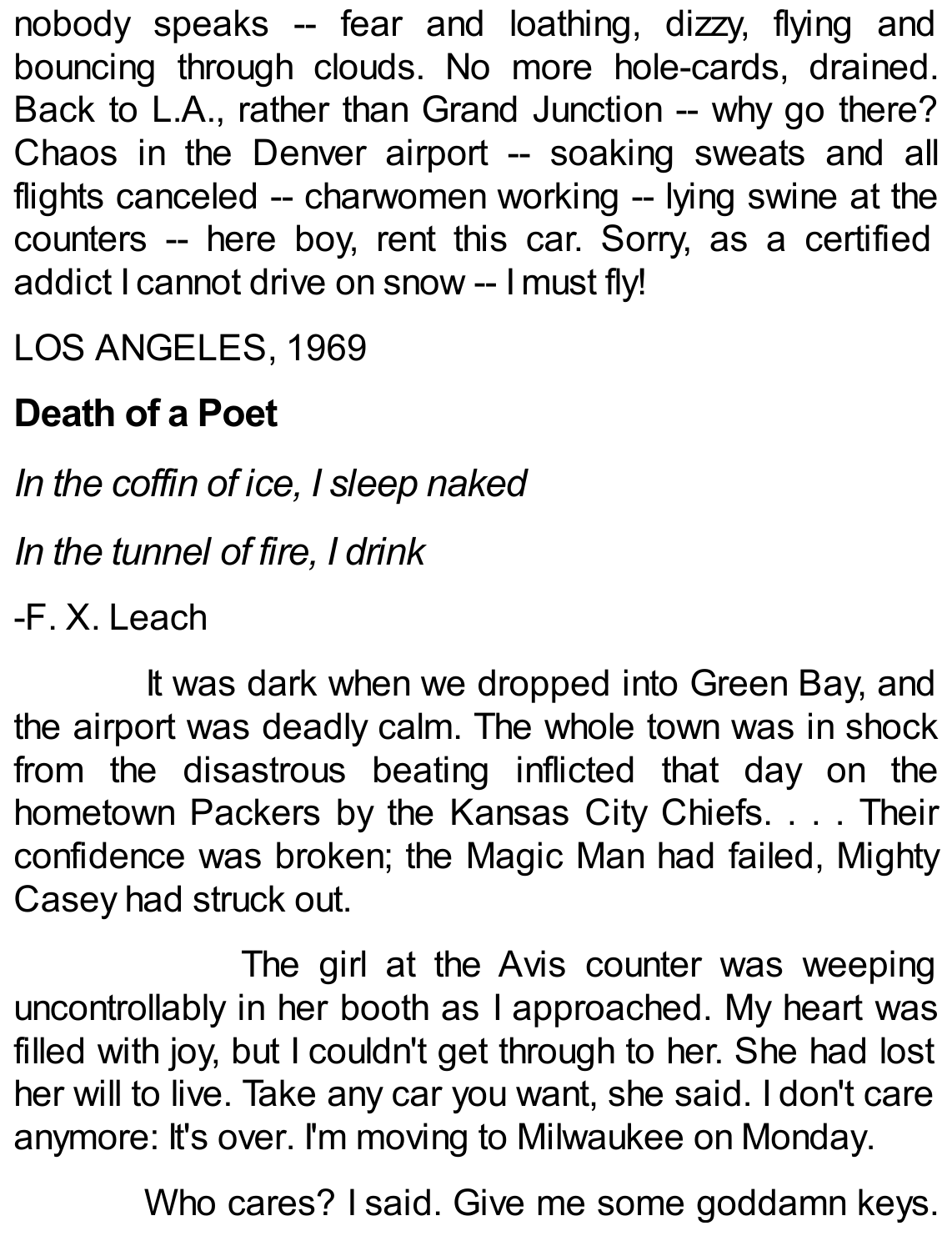She was slow to respond so I gave her a taste of the long knuckle and she fell to her knees. There's more where that came from, I told her.

Then I grabbed a set of keys off a nail and hurried outside to find a car. I was eager to see Leach and celebrate our great victory.

\* \* \*

The address he had given me turned out to be a trailer court behind the stockyards. He met me at the door with red eyes and trembling hands, wearing a soiled cowhide bathrobe and carrying a half-gallon of Wild Turkey.

You got here just in time, he said. I was about to slit my wrists. This is the worst day of my life.

Nonsense, I said. We won big. I bet the same way you did. You gave me the numbers. You even predicted Kansas City would stomp the Packers.

F.X. tensed, then he threw back his head and uttered a high-pitch quavering shriek. I seized him. Get a grip on yourself, I snapped. What's wrong?

I went crazy, he said. I got drunk and changed my bet. Then I doubled up.

I felt a shudder in my spine. What! I said. You bet on the Packers? What happened?

I went to that big Packer pep rally with some guys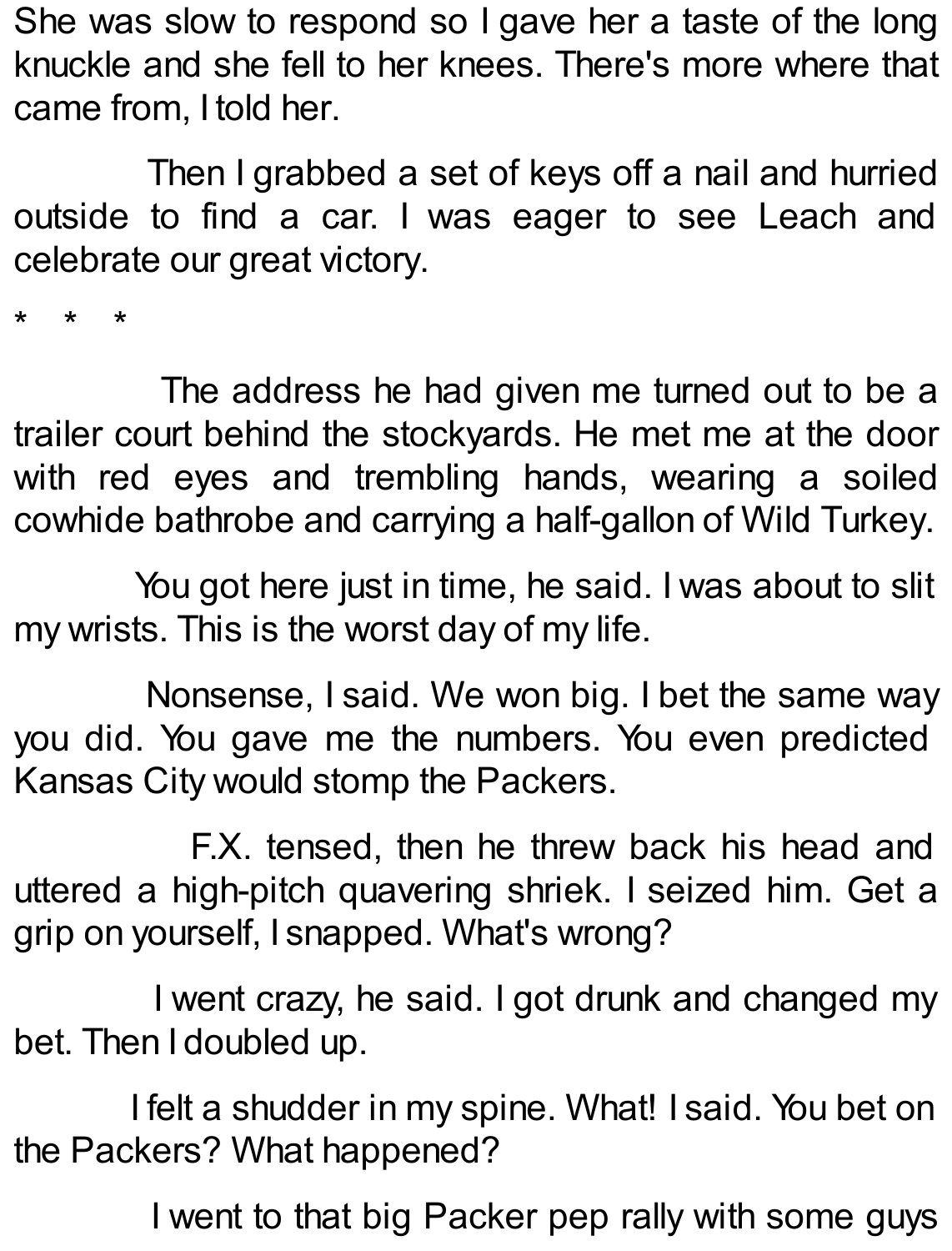from the shop, he said. We were all drinking schnapps and screaming and I lost my head. . . . It was impossible to bet against the Packers in that atmosphere.

It was true. Leach was a bad drinker and a junkie for mass hysteria.

They're going to kill me, he said. They'll be here by midnight. I'm doomed. He uttered another low cry and reached for the Wild Turkey bottle, which had fallen over and spilled.

Hang on, I said. I'll get more.

On my way to the kitchen I was jolted by the sight of a naked woman slumped awkwardly in the corner with a desperate look on her face, as if she'd been shot. Her eyes were bulged and her mouth was wide open and she appeared to be reaching out for me.

I leaped back and heard laughter behind me. My first thought was that Leach, unhinged by his gambling disaster, had finally gone over the line with his wife-beating habit and shot her in the mouth just before I knocked on the door. She appeared to be crying out for help, but there was no voice.

I ran into the kitchen and looked around for a knife thinking that if Leach had gone crazy enough to kill his wife, now he would have to kill me too, since I was the only witness.

Suddenly he appeared in the doorway, holding the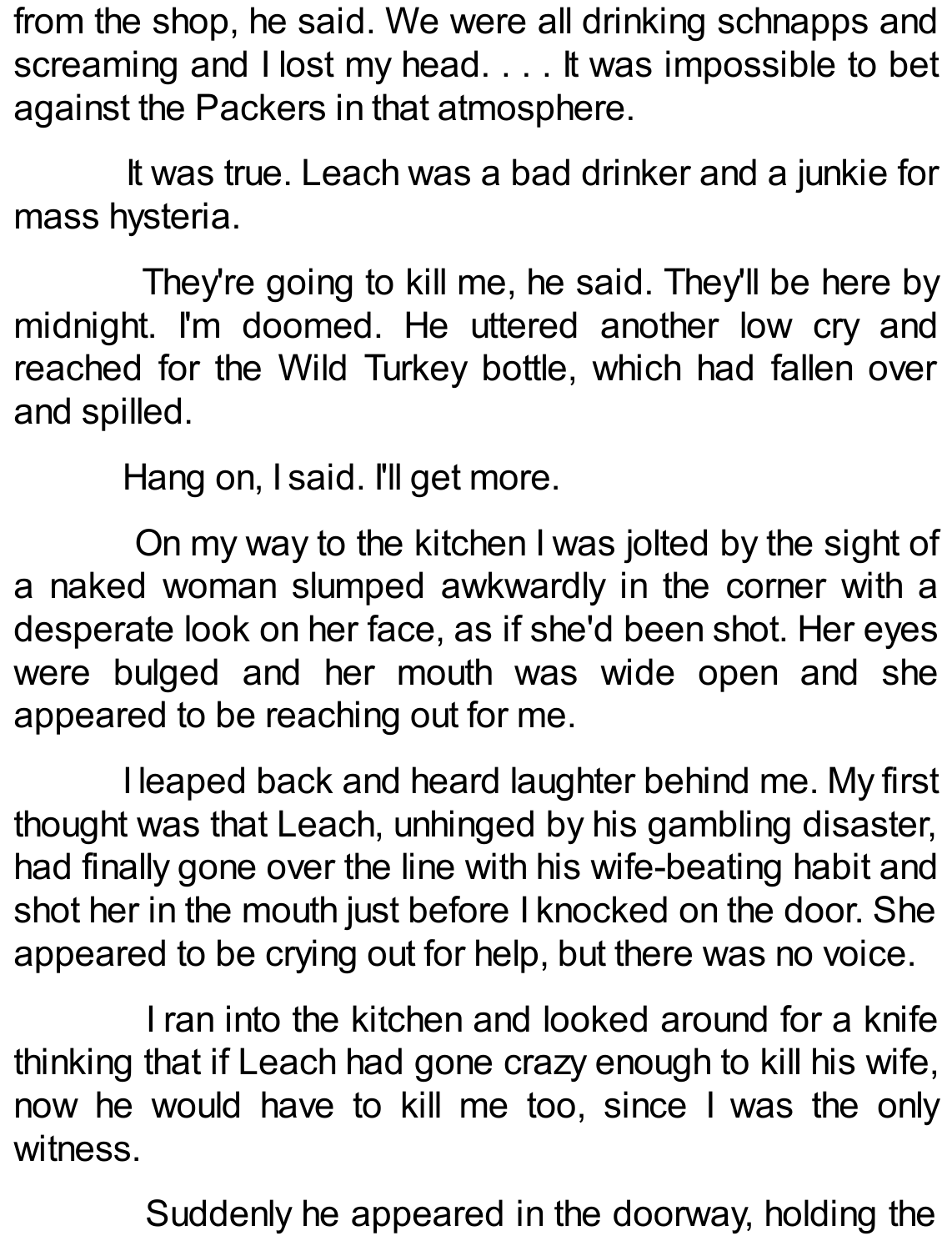naked woman by the neck, and hurled her across the room at me. . . .

. . . Time stood still for an instant. The woman seemed to hover in the air, coming at me in the darkness like a body in slow motion. I went into a stance with the bread knife and braced for fighting.

Then the thing hit me and bounced softly down to the floor. It was a rubber blow-up doll: one of those things with five orifices that young stockbrokers buy in adult bookstores after the singles bars close.

Meet Jennifer, he said. She's my punching bag. He picked up the doll by her hair and slammed it across the room.

Ho, ho, he chuckled. No more wife beating. I'm cured, thanks to Jennifer. He smiled sheepishly. It's almost like a miracle. These dolls saved my marriage. They're a lot smarter than you think, he nodded gravely. Sometimes I have to beat two at once, but it always calms me down, you know what Imean?

Whoops, I thought. Welcome to the night train. Oh hell yes, I said quickly. How do the neighbors handle it?

No problem, he said. They love me.

Sure, I thought. I tried to imagine the horror of living in a muddy industrial lot full of tin-walled trailers and trying to protect your family against brain damage from knowing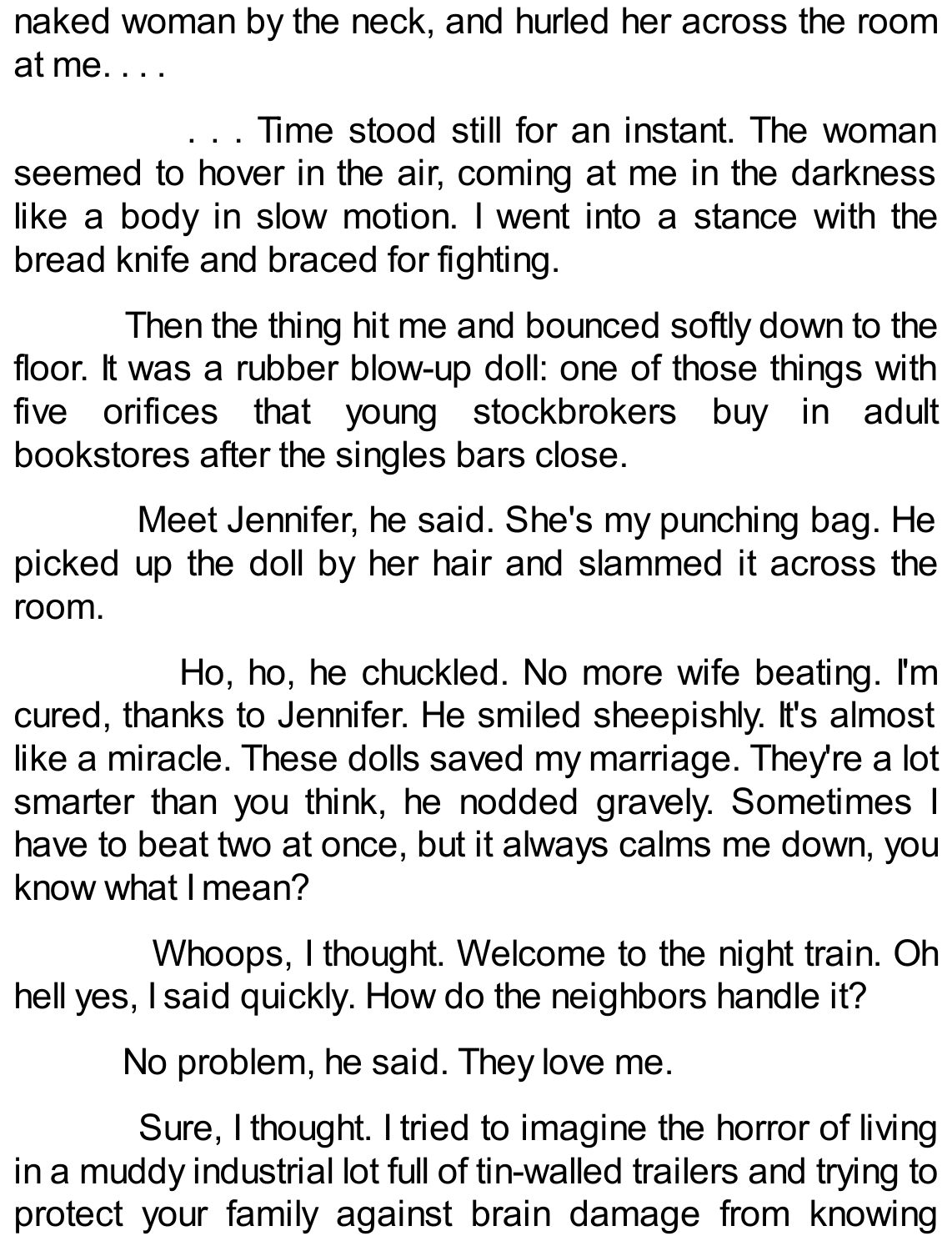that, every night when you look out your kitchen to check out the neighbor's unit, there will be a man in a leather bathrobe flogging two naked women around the room with a quart of Wild Turkey. Sometimes for two or three hours. . . . It was horrible.

How is your wife? I asked. Is she still here?

Oh yes, he said quickly. She just went out for some cigarettes. She'll be back any minute. He nodded eagerly. Oh yes, she's very proud of me. We're almost reconciled. She really loves these dolls.

I smiled, but something about his story made me nervous. How many do you have? I asked him.

Don't worry, he said. I have all we need. He reached into a nearby broom closet and pulled out another one, a half-inflated Chinese-looking woman with rings in her nipples and two electric cords attached to her head. This is Ling-Ling, he said. Screams when I hit her. He whacked the doll's head and it squawked stupidly.

Just then we heard car doors slamming outside the trailer, a loud knocking on the front door and a gruff voice shouting, Open up! Police!

Leach grabbed a snub-nosed .44 Magnum out of a shoulder holster inside his bathrobe and fired two shots through the front door. You bitch, he screamed. I should have killed you a long time ago.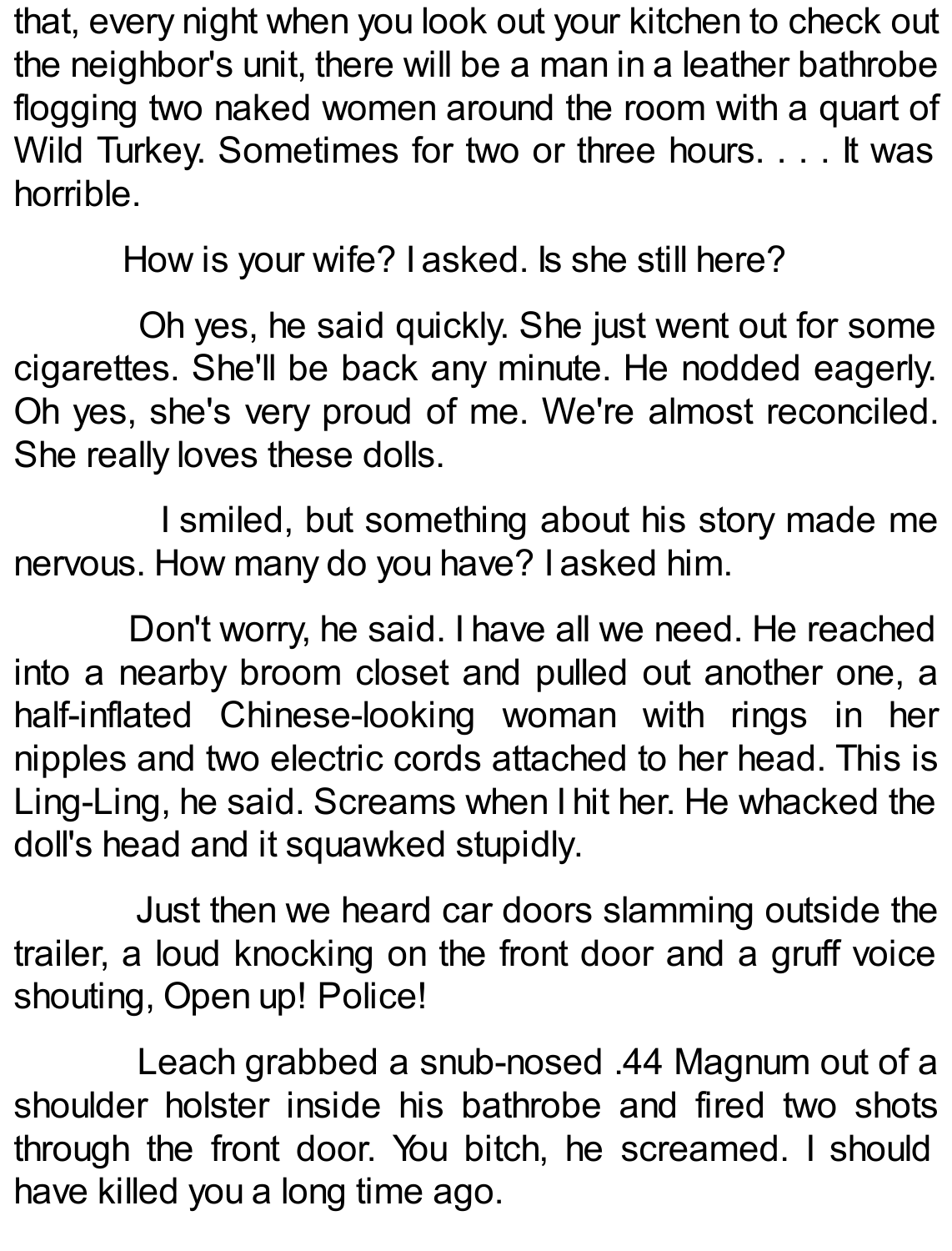He fired two more shots, laughing calmly.

Then he turned to face me and put the barrel of the gun in his mouth. He hesitated for a moment, staring directly into my eyes. Then he pulled the trigger and blew off the back of his head.

#### **Screwjack**

*Among the many documents, manuscripts, personal papers and artworks that miraculously survived the Great Firestorm that swept the Duke Estate in the winter of 88 was this one -- a profoundly disturbing love letter that he wrote to his wife only sixteen days before his disappearance.*

*The first few lines contain no warning of the madness and fear and lust that came more and more to plague him and dominate his life, as he felt his crimes coming back to haunt him.*

#### -THE EDITORS

I was just joined by the rich and famous Mr. Screwjack, who ate the last of the tuna fish and gave me one of those head jobs under the chin, and then tried to coax me outside with him, but I refused . . . so he shrugged and went out by himself, into the cold and sunless dawn.

He would rather have stayed inside with me -- the two of us curled up on the couch together, watching Oprah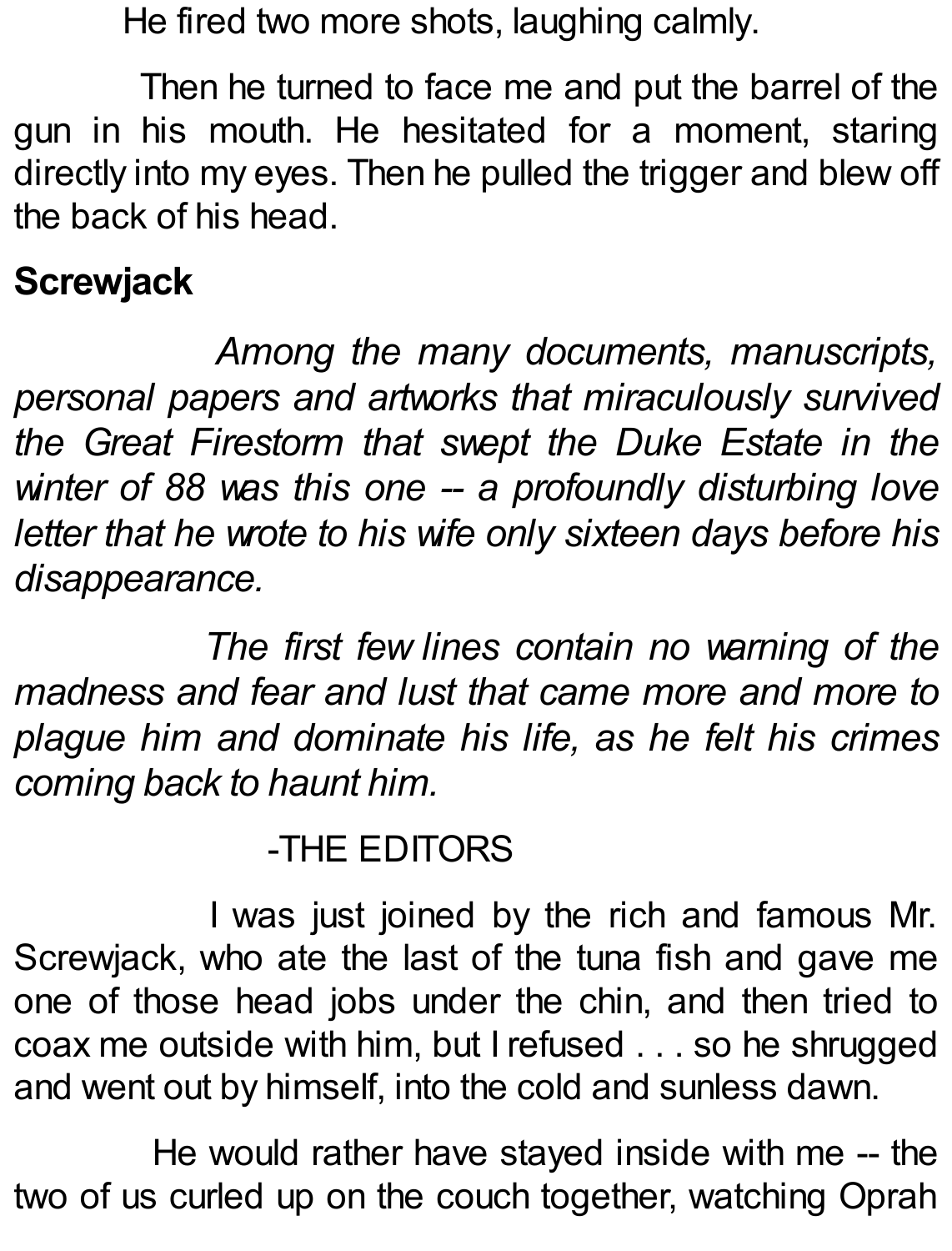Winfrey on TV . . . I could see it in his cold yellow eyes, a wistful kind of yearning for love that would have to wait, or perhaps could never be. . . .

His whining drove me crazy as I carried him in my arms to the front door and just before I hurled his wretched black ass out onto the thin crust of snow that had settled on the porch since midnight, I lifted him up to my face and kissed him deeply on the lips. I forced my tongue between his fangs and rolled it around the ridges on the top of his mouth. I gripped him around his strong young shoulders and pulled him closer to me. His purring was so loud and strong that it made us both tremble.

Ah, sweet Screwjack, Iwhispered. We are doomed. Mama has gone off to Real Estate School and then to El Centro, and after that maybe even to Law School. We will never see her again.

He stared at me, but said nothing. Then he twisted out of my grip and dropped to the floor. . . . And then he was gone, with no noise, like some ghost from my other world, and I knew in my heart, as his dirty black shape leaped away from me across the woodpile and through that shadowy hole between the blue spruce tree and the cold silver grille of the Volvo, that Iwould never see him again.

At least not for six years, and probably not then; and the next time we met he would weigh 200 pounds and flip me over on my stomach and fuck me from behind like a panther.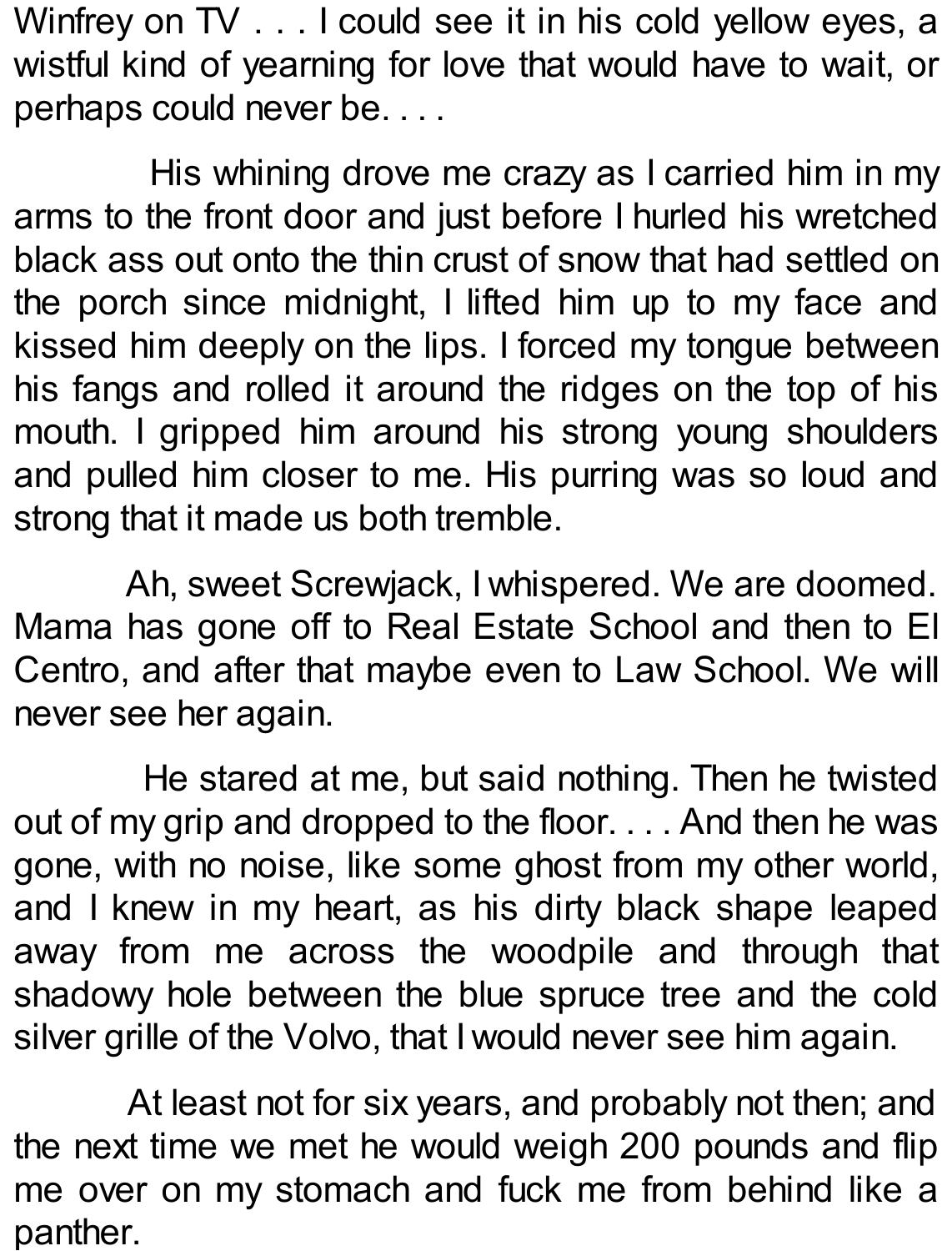Like my beast and my dolphin, my perfect dream lover, like that ghost that I must forget . . . and my beautiful little tattoo that will cost me \$1500 to get burned off my shoulder with a laser needle.

Forgive me Lord, for loving this beast like I do, and for wanting him so deep inside me that I will finally feel him coining on the soft red skin of my own heart . . . and for wanting to lay down beside him and sleep like a baby with our bodies wrapped into each other and the same wild dream in our heads.

I am guilty, Lord, but I am also a lover -- and I am one of your best people, as you know; and yea tho I have walked in many strange shadows and acted crazy from time to time and even drooled on many High Priests, I have not been an embarrassment to you. . . . So leave me alone, goddamnit, and send Mr. Screwjack back to me; and if the others have any questions or snide comments about it, tell them to eat shit and die.

Who among them is pure enough to cast the first stone? Or to look on me with those rheumy courtroom eyes and say that Iwas wrong for loving a huge black tomcat?

Never mind that, Lord. I can handle it. Just keep the lawyers off my back, and the pious . . . and leave us alone to make babies.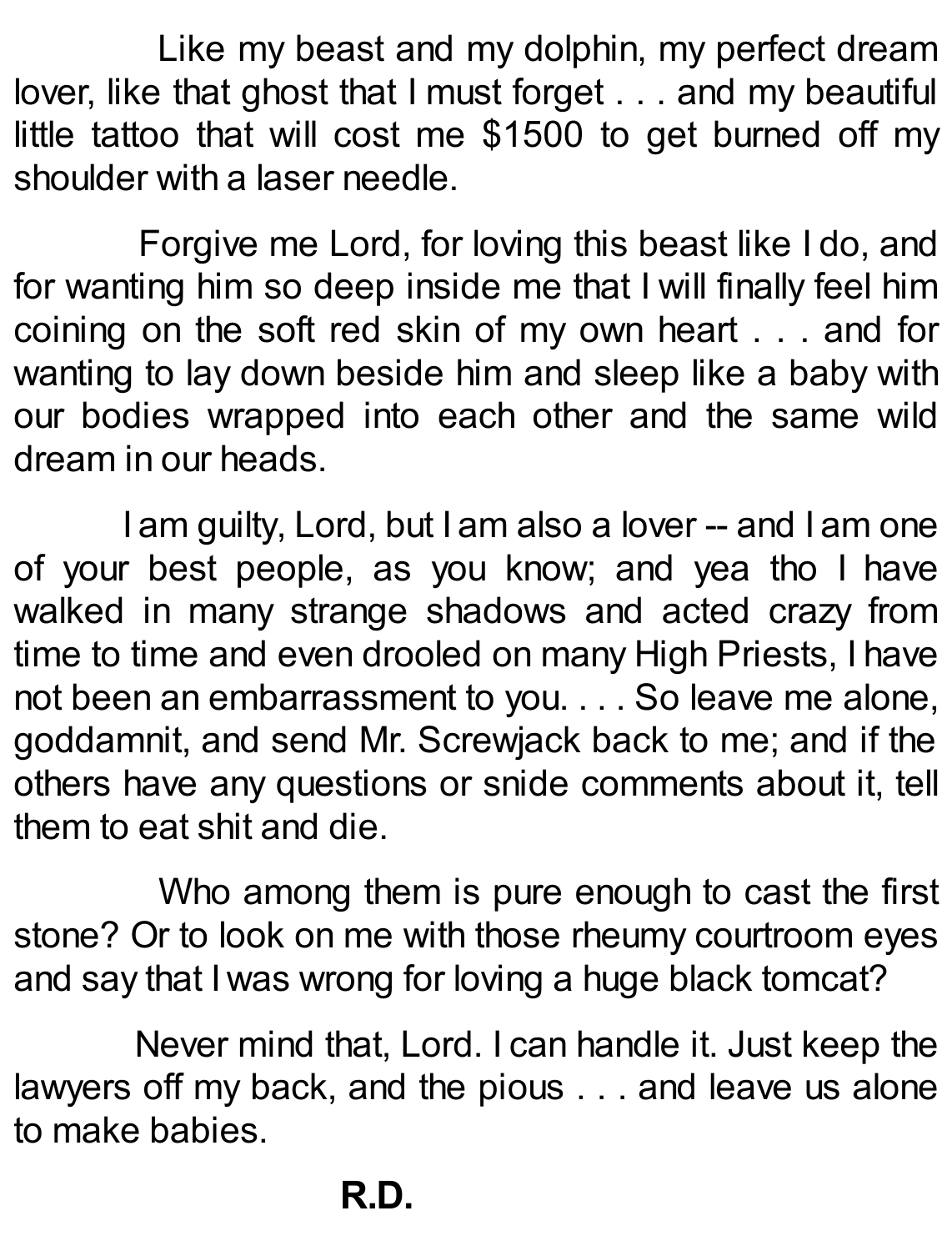At the depths of my social leperism I remember Duke's strange letter. . . . And I am horrified to realize that I am fondling the cat. . . . We were smoking marijuana a moment ago, maybe for one or two minutes, and now he is acting wild. He is rolling his nuts at me *for real* this time, on his back in my lap and suddenly curling up to put his fangs on me. He uttered a low kind of whimpering sound, then he opened his mouth and grabbed the ball-muscle of my right thumb with all four of those goddamn white fangs (I was stroking his navel, at the time) . . . and for one very high tenth of a second I thought the crazy black bastard was going to do it.

I was typing, but once The Boy put his fangs on me, things changed. I stared down at him very intently from a distance of five or six inches (compounded by a factor of 1.25 by the specs). . . . So I felt pretty close to the beast when he suddenly curled up in my lap and began sinking his teeth into me.

That's how it felt. It was a very interesting sensation, because I believed it was really happening. This monster was actually going to *puncture* me, draw *blood,* and change our lives forever.

Goddamnit! I thought. You fool! I trusted you, but I was wrong. You're no better than that punk Mailer fell for . . . and now I*must* cut your head off. . . . And then the beast said nevermore.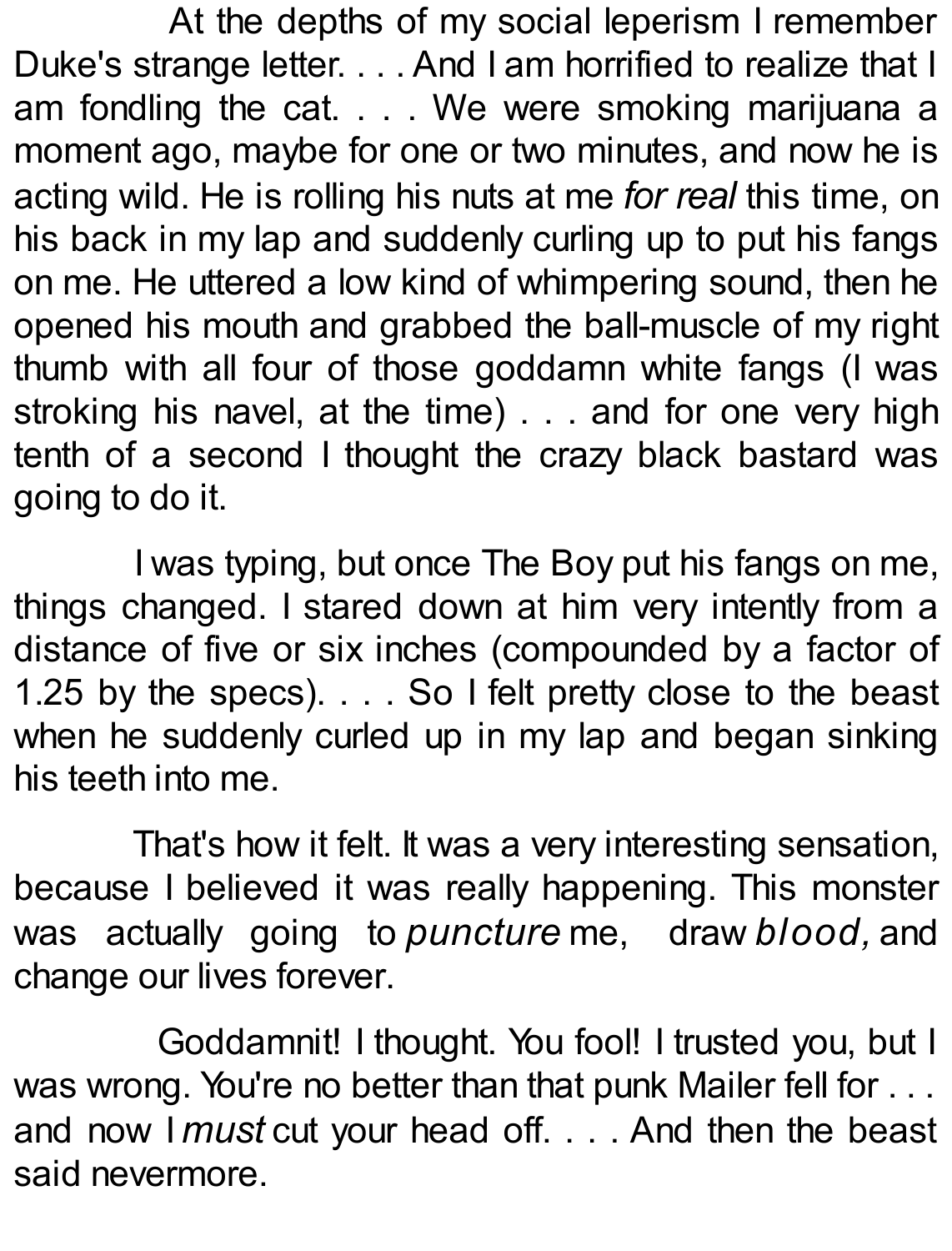It was a very long moment, no more than a second - and then he suddenly relaxed and rolled his head back, releasing his bite on my thumb-muscle, as if it had never happened. . . . He pushed his wiry little neck back against the palm of my left hand and gazed up at me.

I closed my fingers around his neck and got a firm grip on his shoulders. He began to purr and the pupils in his eyes closed down to blissful little black slits as he wantonly ground his sharp, ugly little hipbones down into the palm of my right hand, the one he almost bit.

The phone rang. It was Pat Caddell, calling from Santa Barbara with a whole raft of ugly political news. I can't talk now, I said. I have to deal with this animal. Call me back when you calm down.

Then I hung up the phone and looked down, once again, at Screwjack. You're lucky, I told him. That was Mr. Caddell, the political man. He sends you his best regards.

Then I clamped my fingers very suddenly around his neck in a vise-like grip that cut his wind off, while at the same time dragging his head backward and straight down, over my leg, causing his front claws to flap crazily in the air as he struggled. . . .

With my right hand I seized the whole lower end of his body, between the front side of his groin and on the back where the tail connects to the spine, and I squeezed him like a grape.